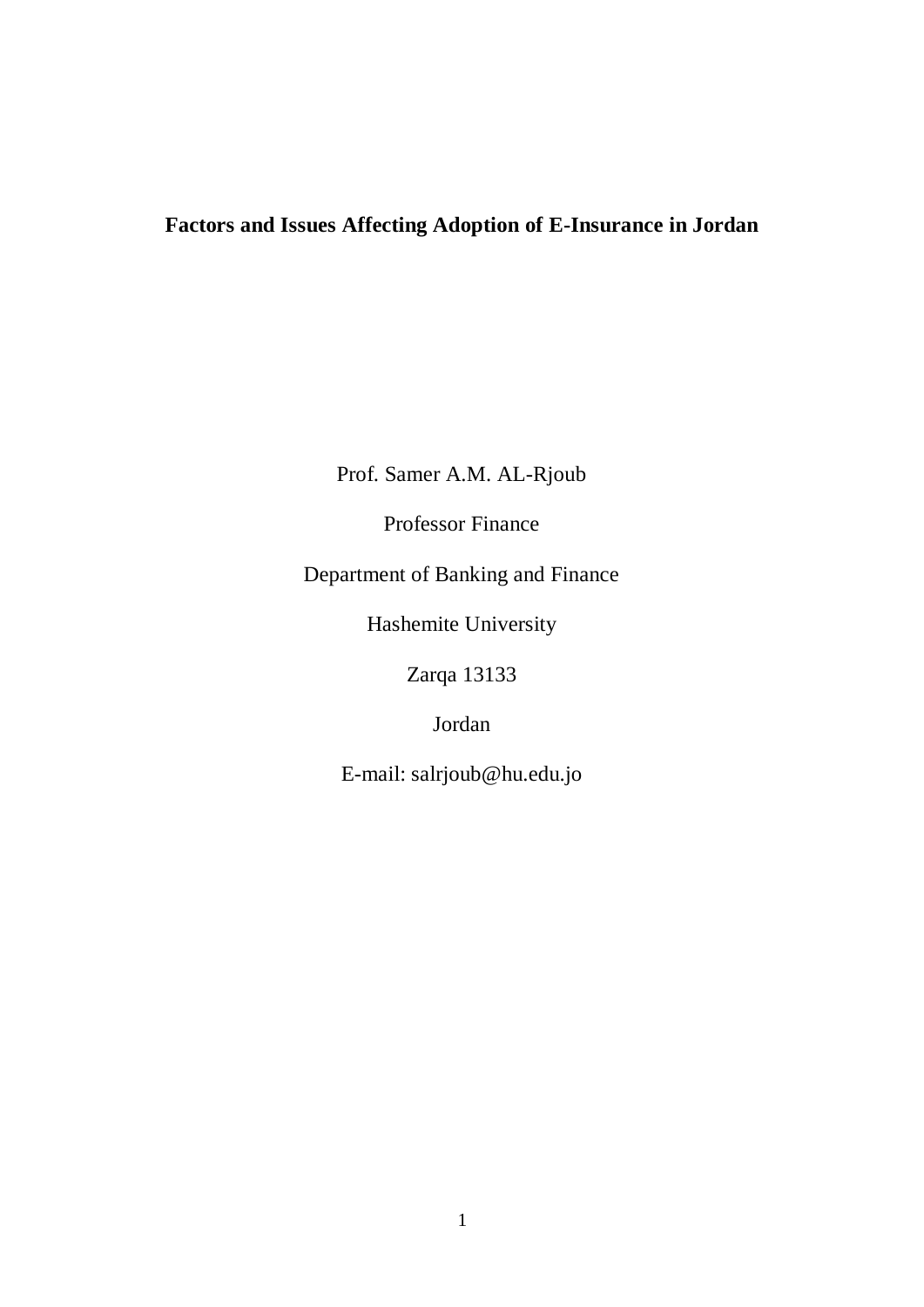### **Factors and Issues Affecting Adoption of E-Insurance in Jordan**

#### **Abstract**

E-business is growing magnificently in Jordan and became one of the important elements in increasing profitability for companies. This study shed light on the prospect of E-insurance in Jordan and discusses all factors and issues affecting the prosperity of this sector. The goal of this study comes in three fold, The first goal is to investigate the factors affecting the adoption of E-insurance . The second goal is to explore the customers' perception towards the use and application of Einsurance and their awareness of the concept. The third goal is to find out the potential issues and challenges associated with the usage of Einsurance. Study sample comprise of 175 respondents after filtering and is based on convenience sampling. We summarize the responses to various factors affecting the adoption of E-insurance (20 statements) through covering the three dimensions of sustainability, cost effectiveness, and operational benefit, and then summarize the various issues and challenges in E-insurance (14 statements) including security related issues, customer related issues, and insurer related issues.

Summary results shows that E-insurance (from the point of view or respondents) promotes sustainability, reduce costs and save time, and hold in beneath some operational benefits. Respondents also are aware that E-insurance may incur issues and challenges related to security and privacy, customer related issues (such lack of knowledge about repositories) , and insures related issues (such as data shifting). Results of ANOVA between demographic profile of customers and perception towards E-insurance indicate that age does not affect customers' perceptions toward E-insurance adoption. On the other hand Gender and Income level are important factors that shape the respondent perception to E-insurance in Jordan. The effect is strong and highly significant at 1% level. Finally , the results of ANOVA between demographic variables and perceived issues/challenges in using in using E-Insurance , shows that age is only significant for customer related issues , Gender is only significant for security related issues , and income level is a decision factor when it comes to insurer related challenges . The effect is strong and highly significant at 1% level.

Key words: E-insurance, Customers Awareness, Adopting E-insurance.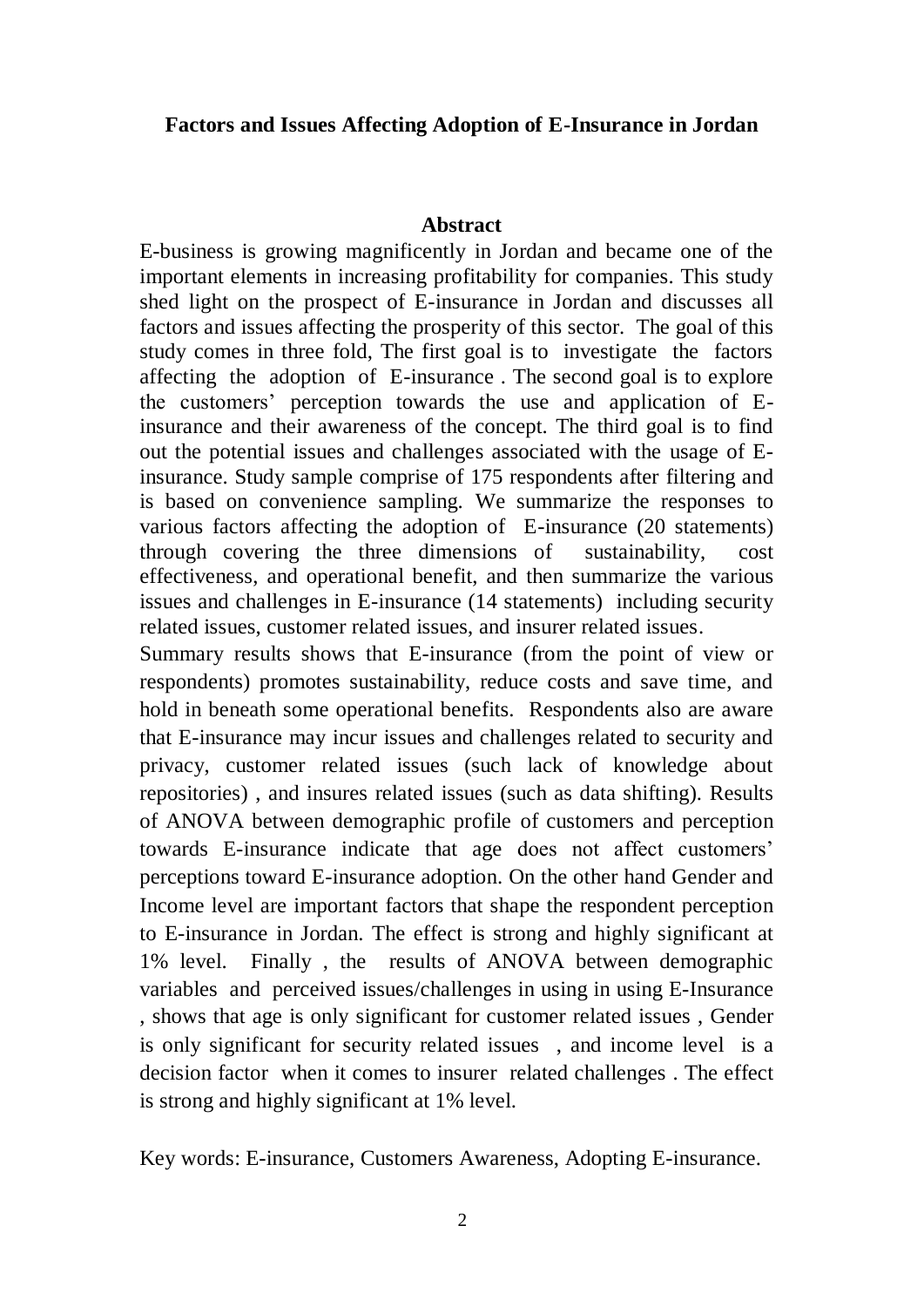#### **1. Introduction:**

The insurance sector in Jordan is one of the fastest growing sectors practicing general, life, and takaful insurance, and has gradually emerged to become an important component of the financial services sector.

Profits of insurance sector surged in 2018 compared to 2017 with a growth rate of 547.8% million JD's (Jordan Insurance Federation, Statistical bulletin, 2018). Insurance sector as one of the prominent sector realized the importance of E-business or electronic insurance to establish a stronger relationships with business partners and suppliers, as it enhances the process of selling and buying products by both the company and the consumer, which essentially affect the overall performance of insurance companies. E-business brings several opportunities for companies as well customers; companies will have more access to new, unexploited markets, overcome distance, and work together with governments and contribute in value chains (Business to Business); customers on the other hand will have access to goods and services at lower prices, better informed, and gain access to more secure technology as a result of competition (Margia, 2016). The adoption of E-insurance in Jordan is a hot topic and emerge nowadays but evolves at slower rates. How management effectively utilizes today's technology to streamline existing processes is one of the value increasing opportunities that will separate winners from losers in business in the future (Robert 2010).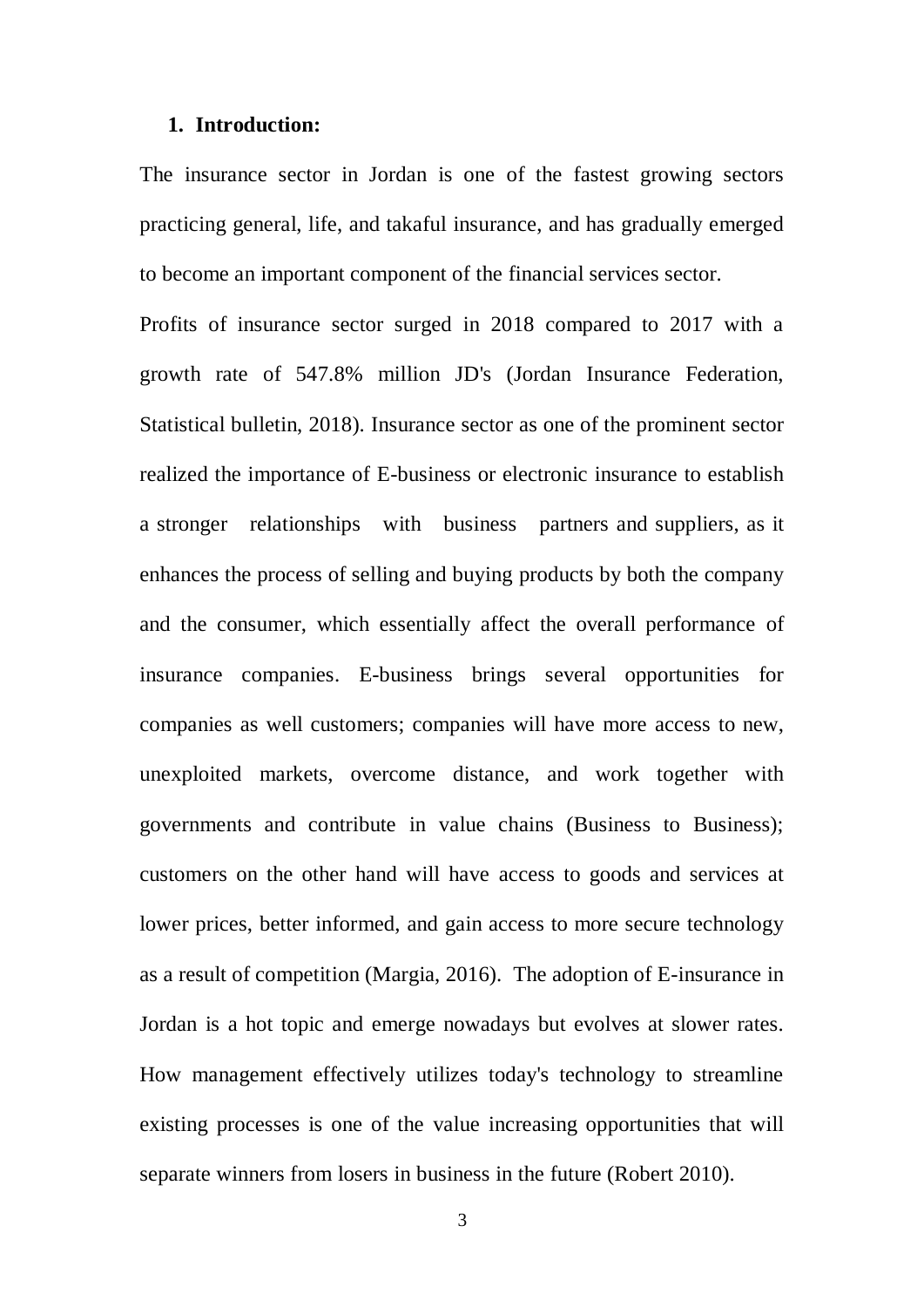The adoption of E-insurance might be affected by certain factors which determine the shape of current and future insurance industry. The adoption of direct contact technology might hold beneath it challenges and might be faced by reluctances and fear and uncertainty by customers. Therefore, this study comes to explore the factors that might affect Einsurance adoption in the Jordanian insurance companies and to shed light on the possible opportunities and challenges facing E-insurance. In what follow we shed light on the main benefits of E-insurance.

### **1.1. Benefits of E-insurance:**

Buying insurance today is available at the click of a button. Thankfully the digital era brought with it significant changes in the insurance sector also. Majority of people soon will be part of E-insurance. Companies in the Insurance industry need to get in the e-business competition or they will be closed out of a basic part of the commercial center (Hinton & Barnes, 2015). The importance of E- businesses has been well documented in reports by the U.S. government as well as independent organizations (Hinton & Barnes, 2015).

With E-insurance customers can manage all their insurance policies under a single account just as you use a Dematerialization (Henceforth demat) account to hold all your stock certificates. Customers are no longer need to be concerned about losing the physical copy of their insurance document nor changing their the insurance repository if services are not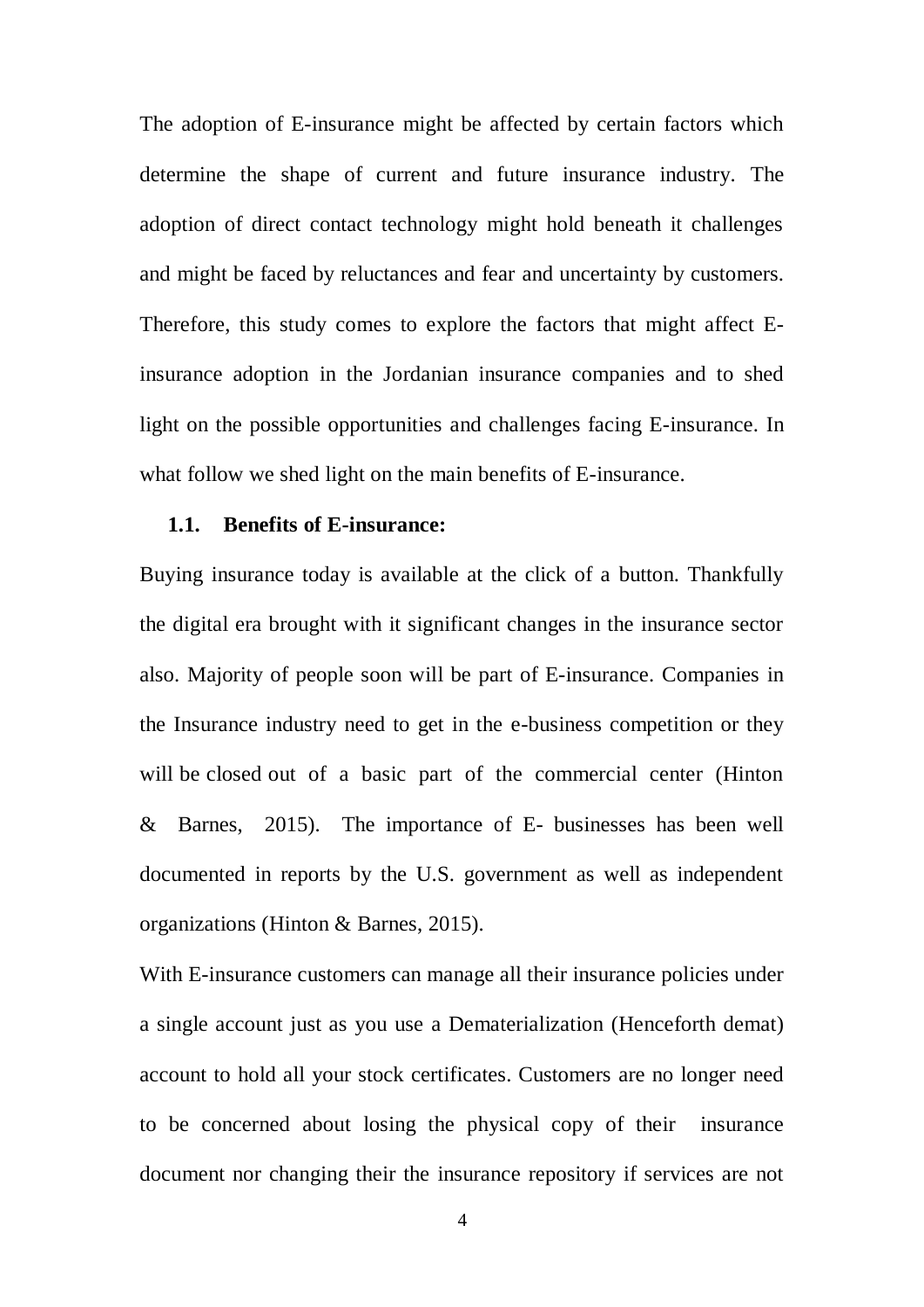as per expectations ; all insurance policies are available in a single platform digitally stored in a secured electronic format. Tracking details, changing nomination, updating "Know Your Customer" details will be now possible and very convenient at the click of a button; ease of access of policy details of any policy at any time without having to worry about locating the physical policy documentation, alerts for premium deadlines and policy renewal reminders to linked accounts like email or text message reminders. This leads to better monitoring of policies helping avoid any unnecessary policy lapses, and not to forget saving time and cost. From the point of view of Insurance companies E-insurance relieve them from spending a high volume of money towards printing of physical policy documents. This leads to cost advantages as well as managing all dispatching costs for each individual policyholder [\(www.easypolicy.com\)](http://www.easypolicy.com/). In what follow (Section 1.2) we review abstractly the development of insurance sector in Jordan.

### **1.2 Insurance Sector in Jordan**

The insurance industry in Jordan starts since the 1940s in the form of insurance of import credits which required marine or road transportation, late the first insurance agency affiliated with the Egyptian Orient Insurance Company was established in 1946, after which the first insurance company was created called the Jordan Insurance Company in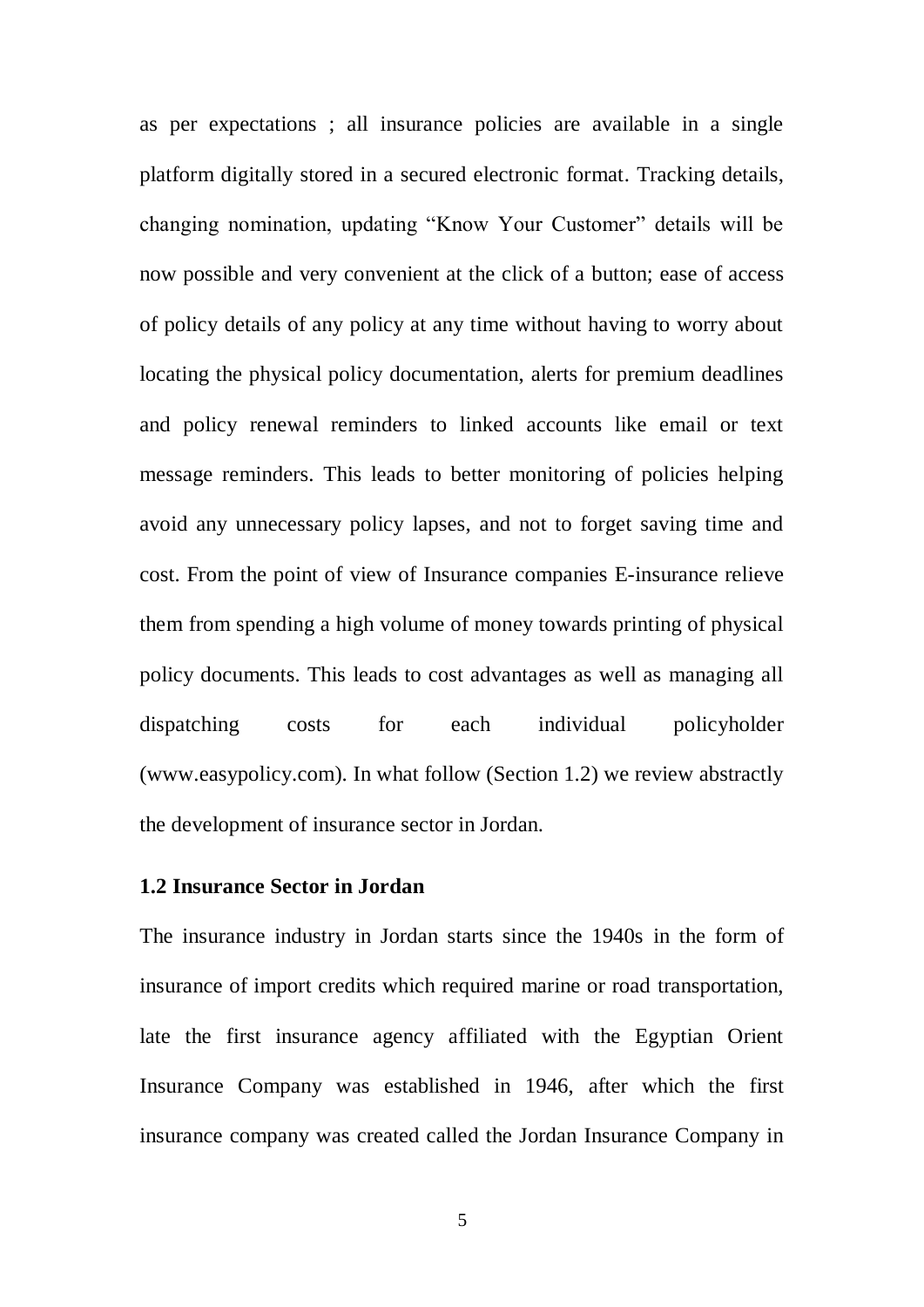1950 and five years later, the Association for Jordan Insurance Companies was established to regulate the sector. In 1965, the first insurance law was passed and the number of players in the market continued to grow. In 1989 the Jordan Insurance Federation was created mainly to help regulate and coordinate insurance practices, to unify insurance policies, and to establish insurance and reinsurance pools as required by the market. In 1999, in accordance with the Insurance Supervision Act number 33 for the year 1999, the Insurance Commission was created as an independent entity responsible for regulating the insurance sector. The current structure of the insurance sector, with 24 insurance companies, of which At the end of 2017, the insurance sector in Jordan consisted of 24 operating companies; one of which specializes in life insurance, 8 others are general insurance companies, and the remaining 15 practice both types of insurance. The consolidated balance sheet of insurance companies for the year 2016 expanded by JD 27.5 million (3.3 percent), compared to its level at the end of 2014, to reach JD 869.7 million (CBJ annual report 2016 and 2017).

The collected premiums of insurance companies in 2016 increased by JD 32.5 million (5.9 percent), to reach JD 582.9 million. Collected premiums of motor insurance constituted 38.8 percent of the total premiums, followed by medical insurance at 29.4 percent. Other insurance types, namely; fire, life, maritime and general accidents, accounted for 12.8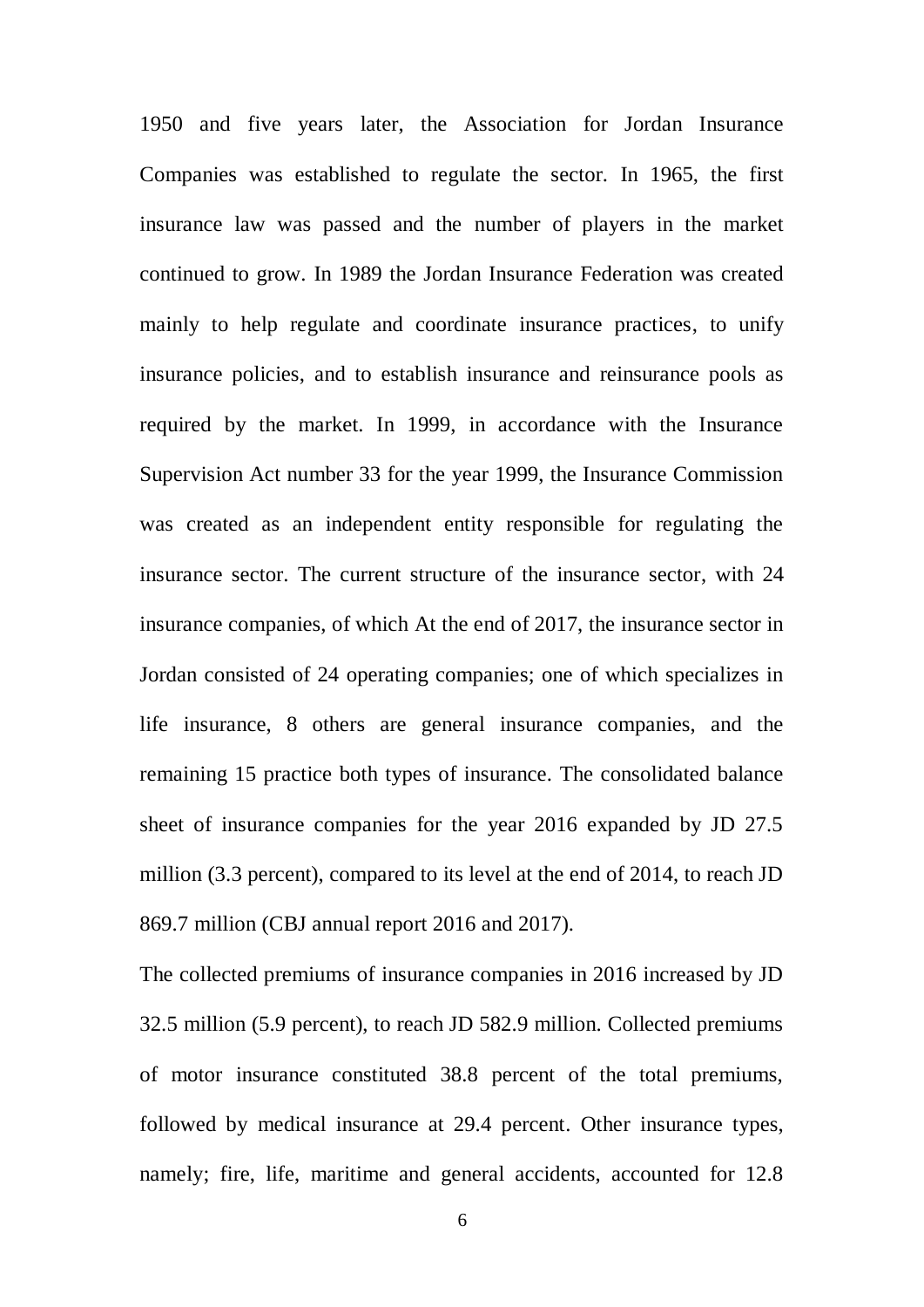percent, 12.0 percent, 3.5 percent and 3.5 percent of the overall collected premiums, respectively (CBJ annual report 2016 and 2017). Profits of insurance sector surged in 2018 compared to 2017 with a growth rate of 547.8% million JD's (Jordan Insurance Federation, Statistical bulletin, 2018). Later in 2017 the insurance sector starts operating under the Central Bank of Jordan (CBJ) supervision to more regulate the sector and control the level of risk.

General insurance, makes up a sizeable 88.9% of total insurance premiums written in Jordan, on the other hand, life insurance market is significantly smaller (Sector Report, The Jordanian Insurance Sector, 2016). Insurance premiums in Jordan is heavily weighted in favor of motor and medical insurance then fire insurance followed by life insurance (Sector Report, The Jordanian Insurance Sector, 2016) The major reasons behind the growing insurance sector in Jordan can be summarized by the following 8 reasons namely; growth, growing population, large youth population, rising income, more risk awareness, regulatory reforms and takaful.

The rest of the study proceeds as follows, Section 2 reviews related literature, Section 3 discusses objectives and hypothesis of the Study, Section 4 discusses data and methodology, Section 4 presents empirical results, and Section 5 concludes.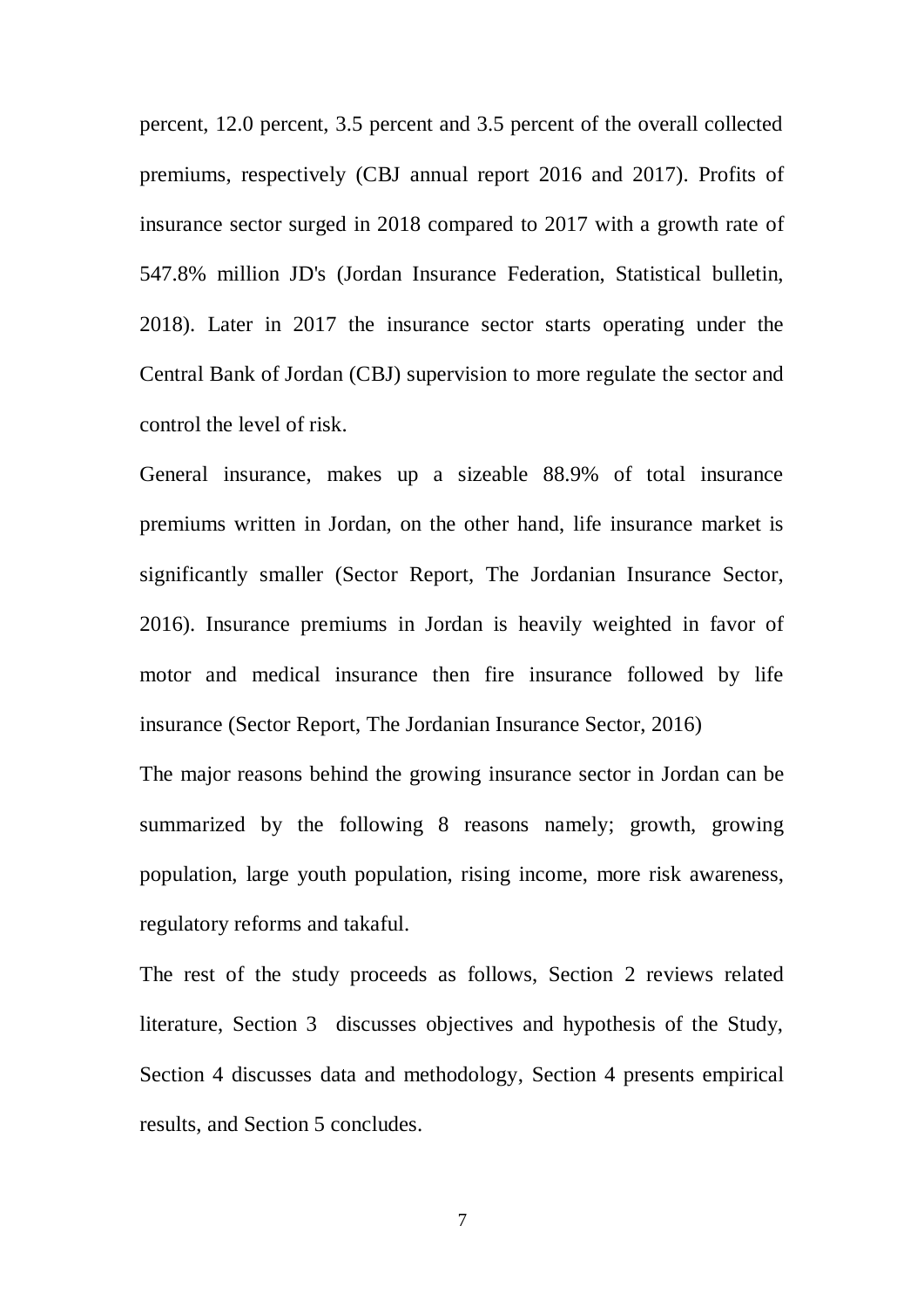### **2. Review of Literature**

Technology has pervaded into every element of the insurance business. Information Technology (IT) can no longer be considered as a support function, managed as a central organization by the traditional Chief Information Officer (CIO). According to Klynveld Peat Marwick Goerdeler (KPMG), the next five years will witness IT functions dissolve fully into a re-imagined business body structure. Insurer's technology operating models will start to embrace this move from centralized 'traditional functions', to 'technology capability' oriented models and eventually on to truly 'federated' models where technology is a core part of each business function, governed as a corporate asset (KPMG ,2018) . An increasing number of companies use the internet to offer standard insurance policies such as auto, home, life, or health at a substantial discount. Furthermore, third party aggregates offer free comparisons of available policies. Several large insurance and risk management companies offer comprehensive insurance contracts online, while many people do not trust the faceless insurance contract online, others are eager to take advantage of the reduced premiums (Turban et al, 2002).

Global insurers are all wrestling with embracing emerging technologies, adopting new ways of conducting businesses, being truly customer centric – whilst staying in business. Insurance technology functions have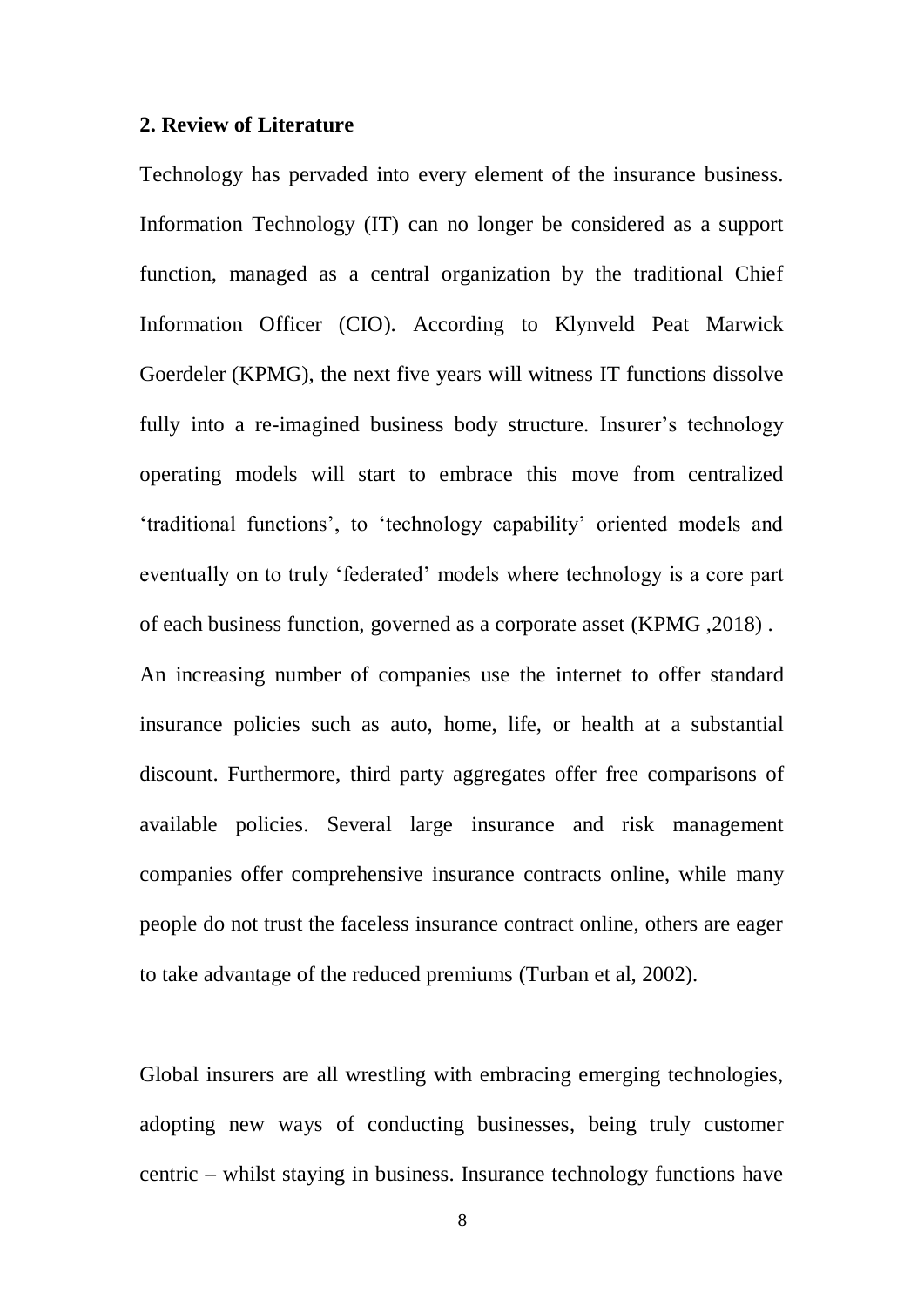to keep the business running, managing the inherent complexity and increasing imperfection of the legacy estate, whilst also meeting demands for change from the business, along with regulatory and constitutional requirements (KPMG, 2018).

The challenge is dual, for customers and for insurers at the same time and the insurance sector in Jordan must move from traditional insuring to technology oriented business. Though the rate of growth in information technology and internet infrastructure is very fast, yet the insurance sector in Jordan is still initiating in adopting E-insurance, the well is menacing. The application of E-commerce and adoption of internet in insurance industry specifically i.e. E-insurance is still witnessing lack of literature (Pahuja and Chitkara, 2016). In what follows we list some main literature related to E-insurance.

Robert (2010) report that technology is currently shaping business practice in the insurance industry by examining a number of innovations related to traditional insurance operational areas from a set of 17 respondents that, while limiting in number, included several of the largest insurers in the United States market. Robert concludes that electronic communication of business processes such as agent and consumer portals and the paperless office have been key improvement. Insurers are embracing integration and use of customer data across their traditional practice areas, which is facilitated by technology advances associated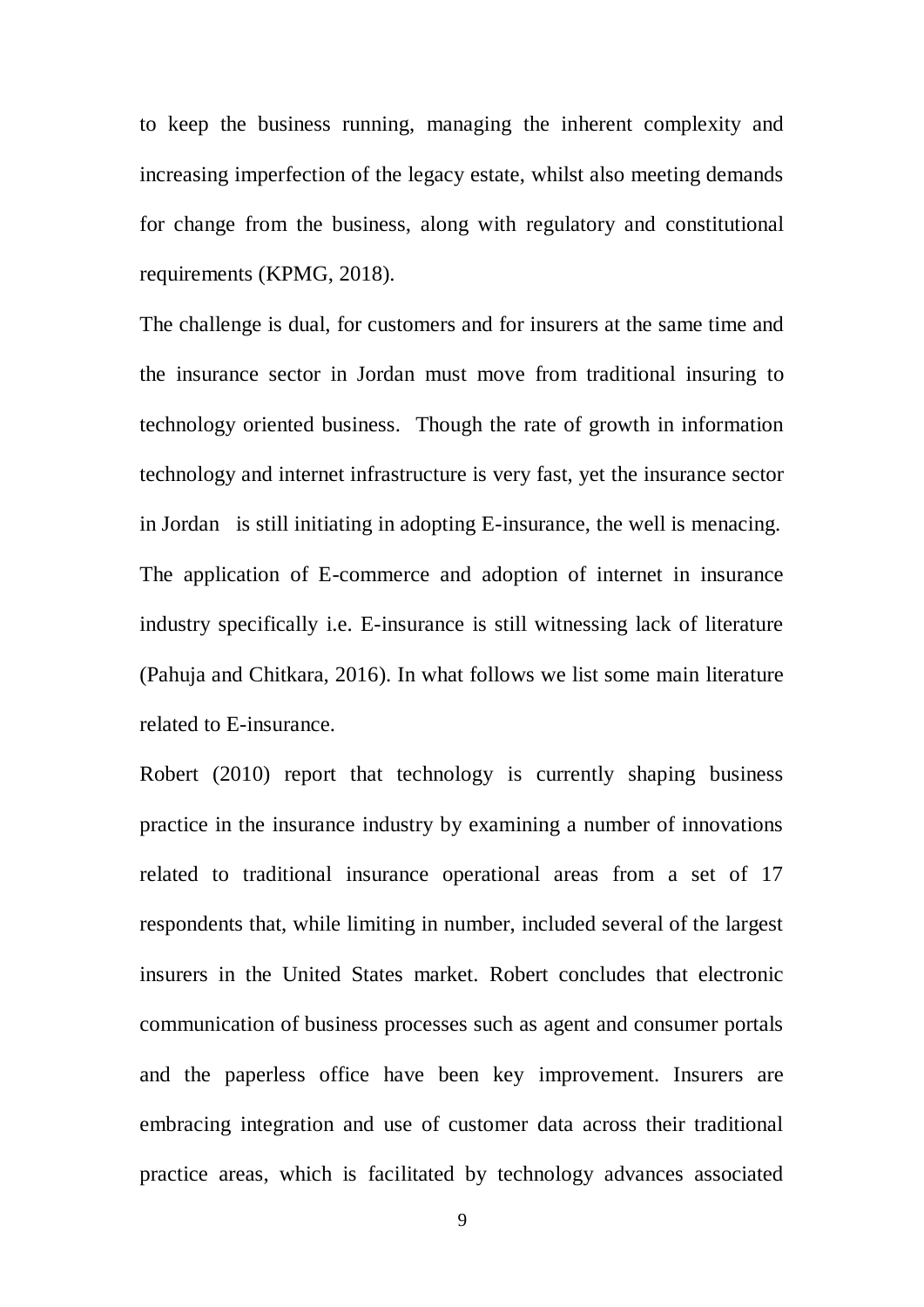with the prospects for Start Of Authority (SOA) record for storing information in a [Domain Name System](https://searchnetworking.techtarget.com/definition/domain-name-system) (DNS).

Hebber et al. 2014, point that technology landscape in developing countries is changing rapidly and sometimes outpacing developed countries. To grow, there are some key drivers including: (i) identification of new market opportunities and the timely proper implementation to utilize them; (ii) recognition of ways to increase the value of their current customers and get better loyalty over the long-term; and (iii) finding new ways to make it easier for customers to do business with the insurer, wherever they are located.

Arora (2003), argues that business infrastructure will pave the way for enhanced consumer options and increase consumer spending in the future. Arora argues that many systems, databases and networks are incompatible and hence the insurance industry has problems with sharing data. He suggests some changes to resolve this dilemma include building links between supply chains; a system that enables an insurer to obtain underwriting data from information suppliers.

Bromideh (2012), propose some factors that might affect customer Ereadiness to embrace auto E-insurance in Iran. Bromideh concludes, using a survey and utilizing structural equation model to analyze data, that age and human interaction negatively affect customer E-readiness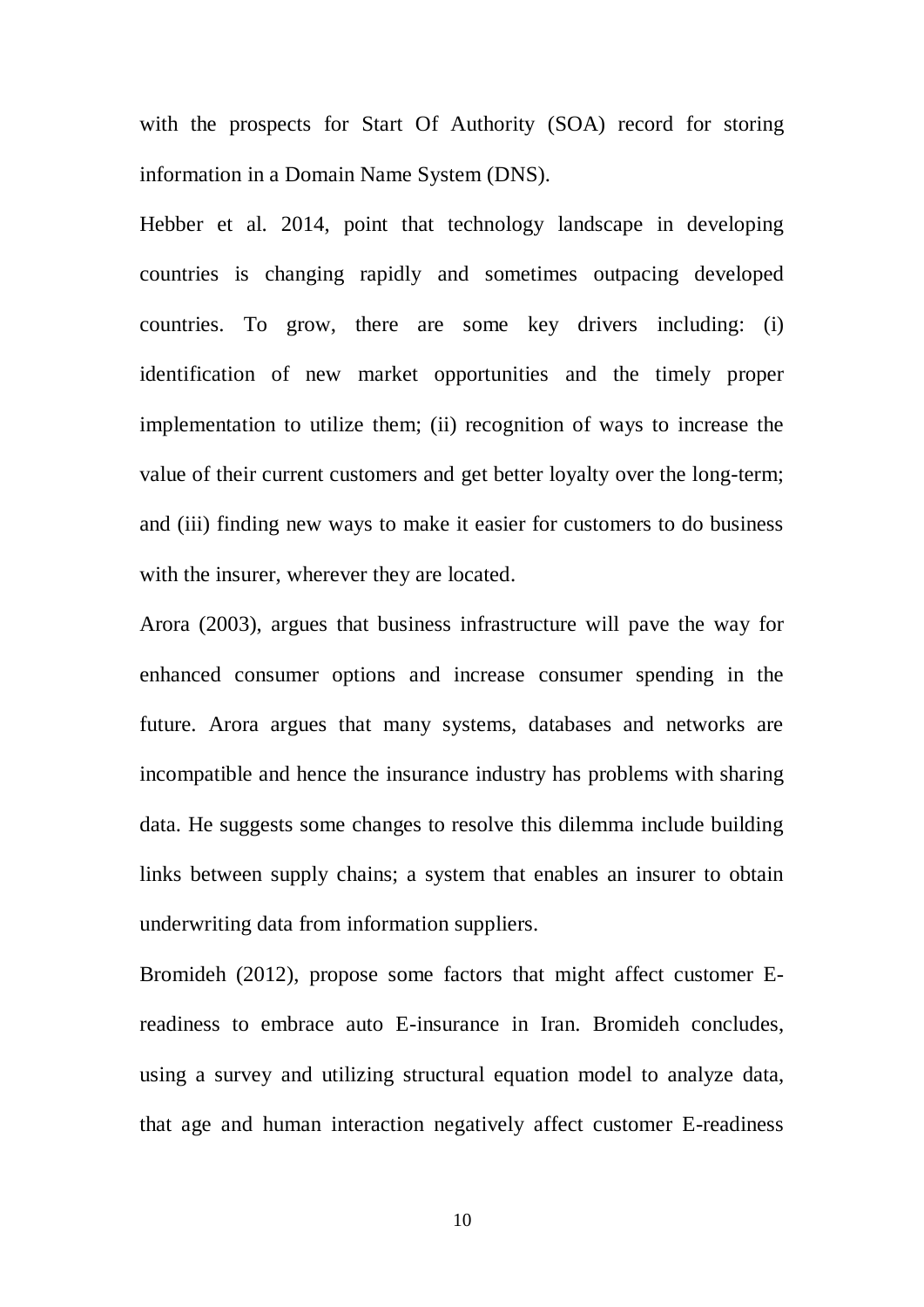and suggests that ease-of-use and role clarity were some of the positively influencing factors.

Pahuja and Chitkara , 2016, explore the users' perception towards Einsurance and their awareness of the concept in India. Their main findings are that sustainability, cost efficiency and the operational synergies are the major factors influencing the adoption of E-insurance in India , and other factors such as security issues , customer orientation and issues related to insurer affect the perception of customers toward their engagement with E-insurance .

Hossinpour, Hasanzade , Feizi (2014) , find that there is a significant relationship between "E-marketing" and "life and investment insurance sales". This relationship has been confirmed in all three dimensions of emarketing they used including the use of internet for marketing activities related to clients, the use of internet for marketing activities related to distribution channels, and the use of internet for activities related to marketing research regarding life and investment insurance sales.

On the hand, and from the point of view of insurers themselves, Yao (2004) study the e-commerce adoption of insurance companies in New Zealand insurance industry. Yao found that the uptake of electronic commerce is relatively slow. The insurance industry is only employing the Internet to distribute information, with few companies offering the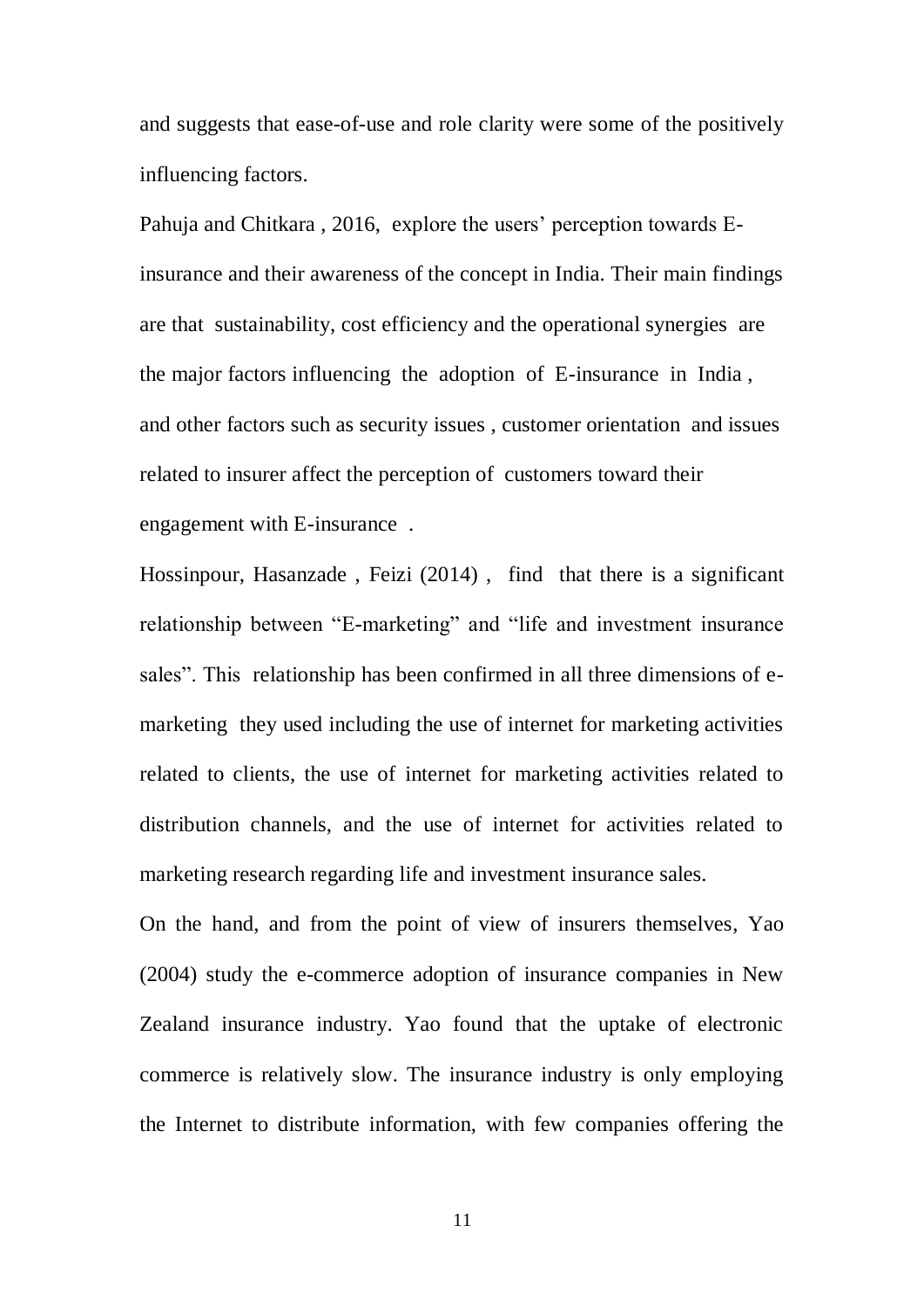capability of online transactions. It is evident that there remains considerable scope for further development of website features.

However, despite the emergence of E-commerce in the Jordan information technology and insurance industry literature, little empirical research has been reported in the Jordan insurance industry. Locally and up to my knowledge , there are no studies that have been conducted to examine different challenges and opportunities of adopting Einsurance in Jordan and this papers comes to fill the gap.

This present study is an attempt to explore users' perception towards Einsurance and their awareness of the concept. Using a sample size of 187 respondents from different sectors and different backgrounds and education levels, the current study investigate further all possible factors affecting the adoption of E-insurance in Jordan. Finally, this study shed light at the potential issues and challenges associated with using e-insurance by customer.

### **3. Objectives and hypothesis of the Study**

The main goals of the study is to investigate the factors affecting the adoption of E-insurance through exploring the customers' perception towards the use and the application of E-insurance and their awareness of the concept , and to find out the potential issues and challenges associated with the usage of e-insurance.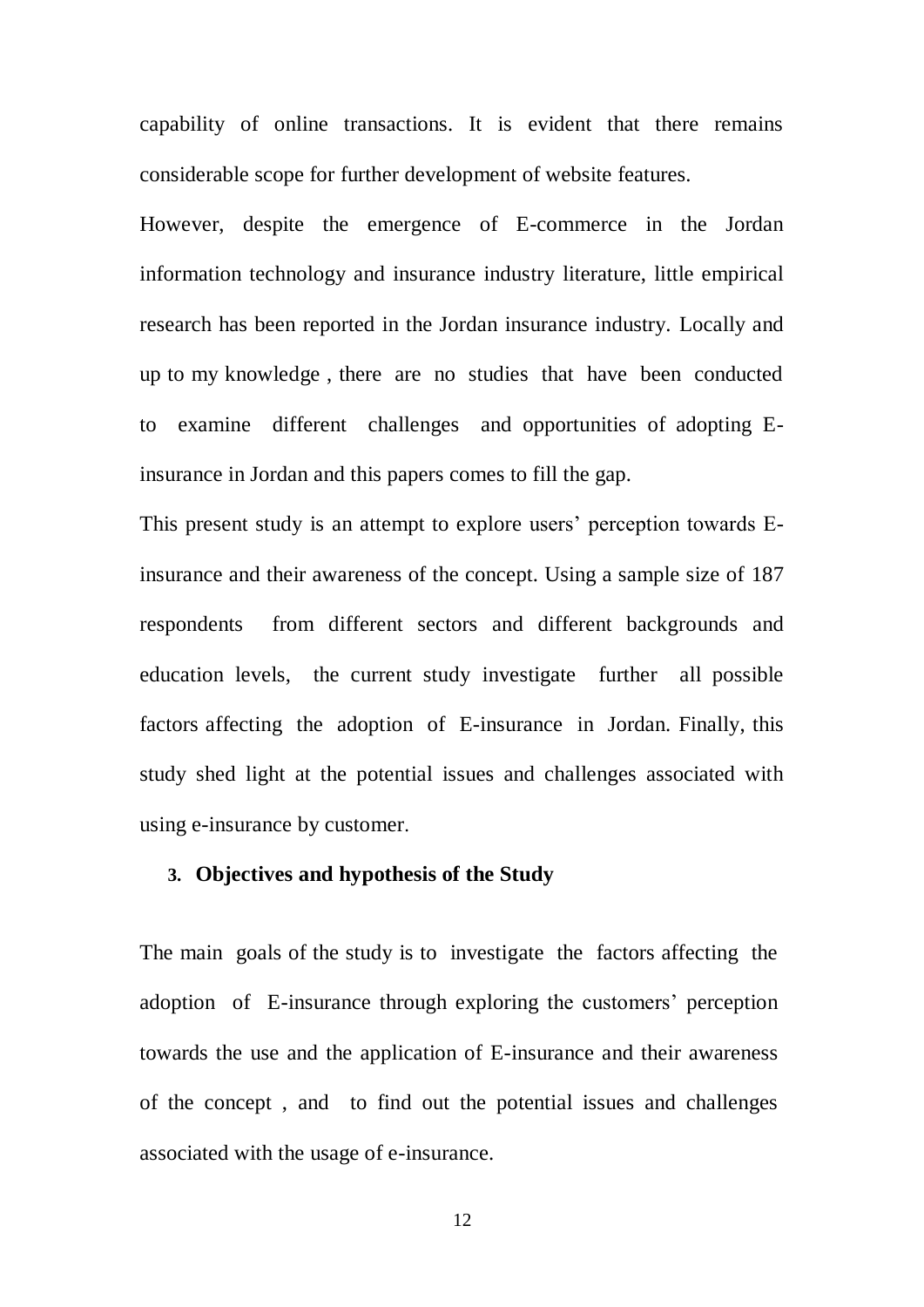Also to understand the impact of demographic variables on the factors affecting the adoption of E-insurance issues and challenges, the following two hypotheses are set:

*H01: Demographic variables (Age, Gender and Income Level) do not affect the respondents' perception of various factors affecting adoption of E-insurance.*

*H02: Demographic variables (Age, Gender and Income Level) do not affect the respondents' perception of various issues/challenges in using E-insurance.*

Both of these hypotheses are tested against the alternative hypothesis of existing effect of demographic variable on the respondents' perception

### **3. Data , Sampling method, and Methodology**

The primary data has been collected using a well-structured survey comprising of two sections. Section A consists of Demographic profile of the respondents (4 questions) and Section B of the survey comprises of total 34 statements on a five point scale, out of which 20 statements focus on various factors affecting the adoption E-insurance and rest 14 statements reflect various issues and challenges in Einsurance. We adopt the questioner of Pahuja and Chitkara (2016). All variables were presented through frequency and percentages.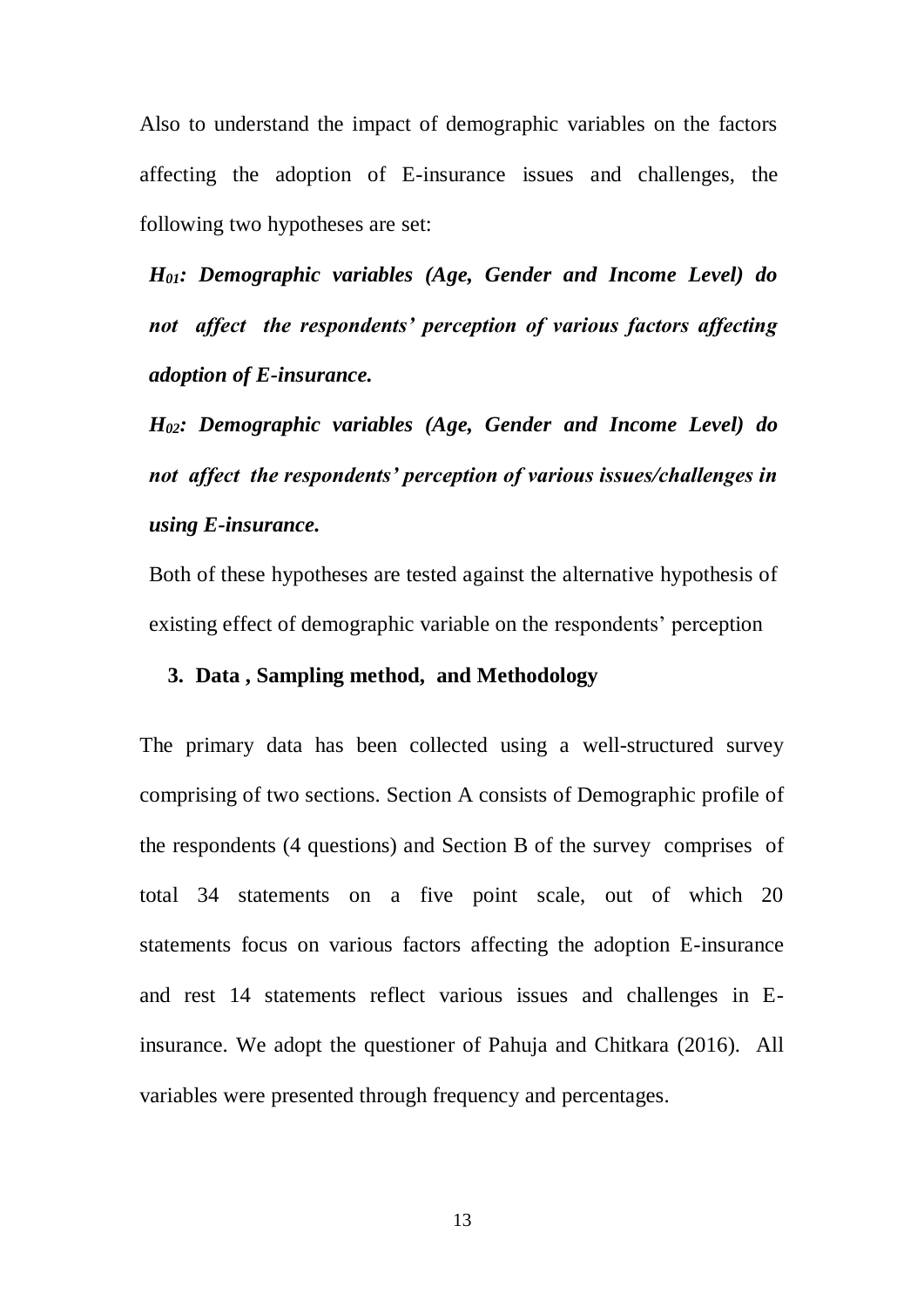This study is both descriptive and quantitative, and is conducted in the main cities of Jordan namely; the cities of Amman, Sult, Irbid, and Zarqa. A total 187 respondents were collected. The respondents are from different backgrounds, professions, businesses, income groups, sectors (government and private) and regions. Information is collected from respondents on characteristics such as age, gender, household monthly income, and geographical region. Data analysis is done by the use of important statistical tools which included cross tabulation, percentages and mean among others. SPSS Statistics Version 25 is used to analyze variances and significances. Questioners were distributed and disseminated electronically using **SurveyMonkey** targeting those who are familiar with using E-services. The questioners were circulated via social media, emails, and WhatsApp. The response rate was 94% percent (thanks to technology) of all who matched the criteria. Some of the questioners were rejected out of the 187 respondents who completed and answered the questioner.

The following Tables (1 and 2) present the questioner structure and dimensions. Table 1 shows three main factors related to various subfactors affecting the adoption of E-insurance in Jordan, namely sustainability of E-insurance factor , with 7 statements included , cost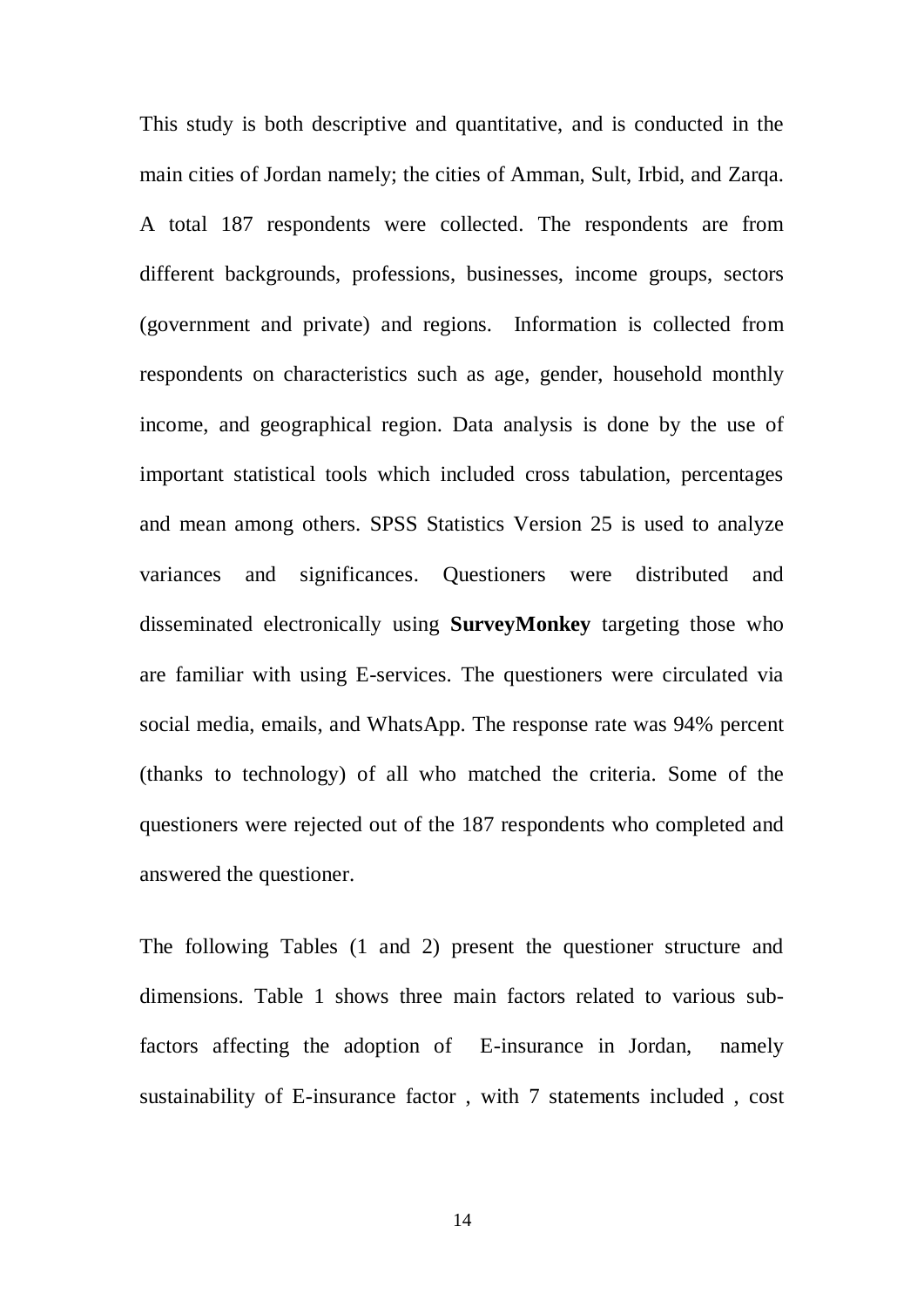effective of E-insurance factor , with 8 statements included, and Operational benefit of E-insurance factor , with 5 statements included .

Table 2 , on the other hand , shows three main factors related to various issues and challenges facing E-insurance in Jordan, namely Security related issues of E-insurance factor , with 4 statements included , Customer related issues factor of E-insurance, with 4 statements included, and Insurer related issues factor of E-insurance with 6 statements included. Summary of these factors and statements are shown below in Tables 1 and 2.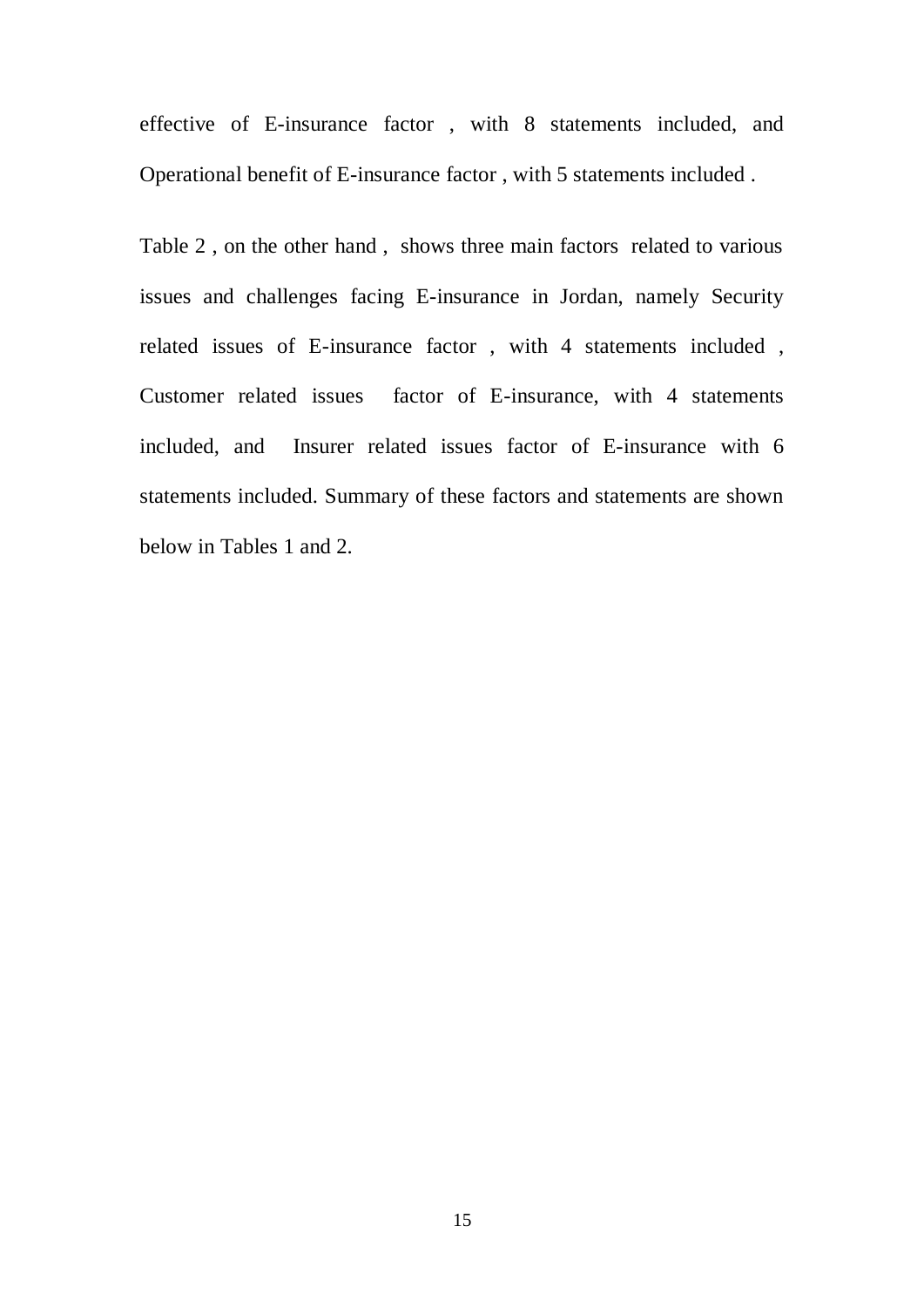**Table 1. Various factors affecting the adoption of E-insurance in Jordan (20 statements and three main factors).**

| <b>Factor</b>         | <b>Statements included in the factor</b>                                                                       | <b>Number of</b><br><b>Statements</b> |
|-----------------------|----------------------------------------------------------------------------------------------------------------|---------------------------------------|
| <b>Sustainability</b> | E-insurance is all about promoting environmentally<br>friendly practices                                       |                                       |
|                       | There is no need of manually completing forms                                                                  |                                       |
|                       | E-insurance helps in sustainable development                                                                   |                                       |
|                       | E-insurance is fully secured                                                                                   | 7                                     |
|                       | E-insurance avoids paper work as much as possible                                                              |                                       |
|                       | E-insurance requires digital signatures which are fail-<br>safe                                                |                                       |
|                       | There is no risk of loss or damage of the policy<br>certificates                                               |                                       |
| Cost                  | E-insurance reduces the cost of internal administration.                                                       |                                       |
| <b>Effective</b>      | E-insurance reduces the management costs permitting<br>real-time networking of company departments             |                                       |
|                       | E-insurance is beneficial for enhancing                                                                        |                                       |
|                       | business of insurance providers                                                                                |                                       |
|                       | E-insurance involves Self operation                                                                            | 8                                     |
|                       | E-insurance reduces commission paid to                                                                         |                                       |
|                       | intermediaries since it can be sold directly to clients                                                        |                                       |
|                       | Ease of paying and receiving related funds                                                                     |                                       |
|                       | E-insurance helps in improving transparency in                                                                 |                                       |
|                       | operations                                                                                                     |                                       |
|                       | It reduces the frequency of being physically present in<br>the insurance offices                               |                                       |
| <b>Operational</b>    | E-insurance helps the buyers in comparing and choosing                                                         |                                       |
| benefit               | the best policy from a wide-range of prices and policy                                                         |                                       |
|                       | conditions                                                                                                     |                                       |
|                       | Consolidation of all the policies in a single                                                                  |                                       |
|                       | account is of great help                                                                                       |                                       |
|                       | E-insurance helps in improving management                                                                      | 5                                     |
|                       | information                                                                                                    |                                       |
|                       | E-insurance is better as compared over                                                                         |                                       |
|                       | traditional method in terms of buying                                                                          |                                       |
|                       | Dematerialized (Demat) of policies makes it easier to<br>track the policy and ensure that it reaches the buyer |                                       |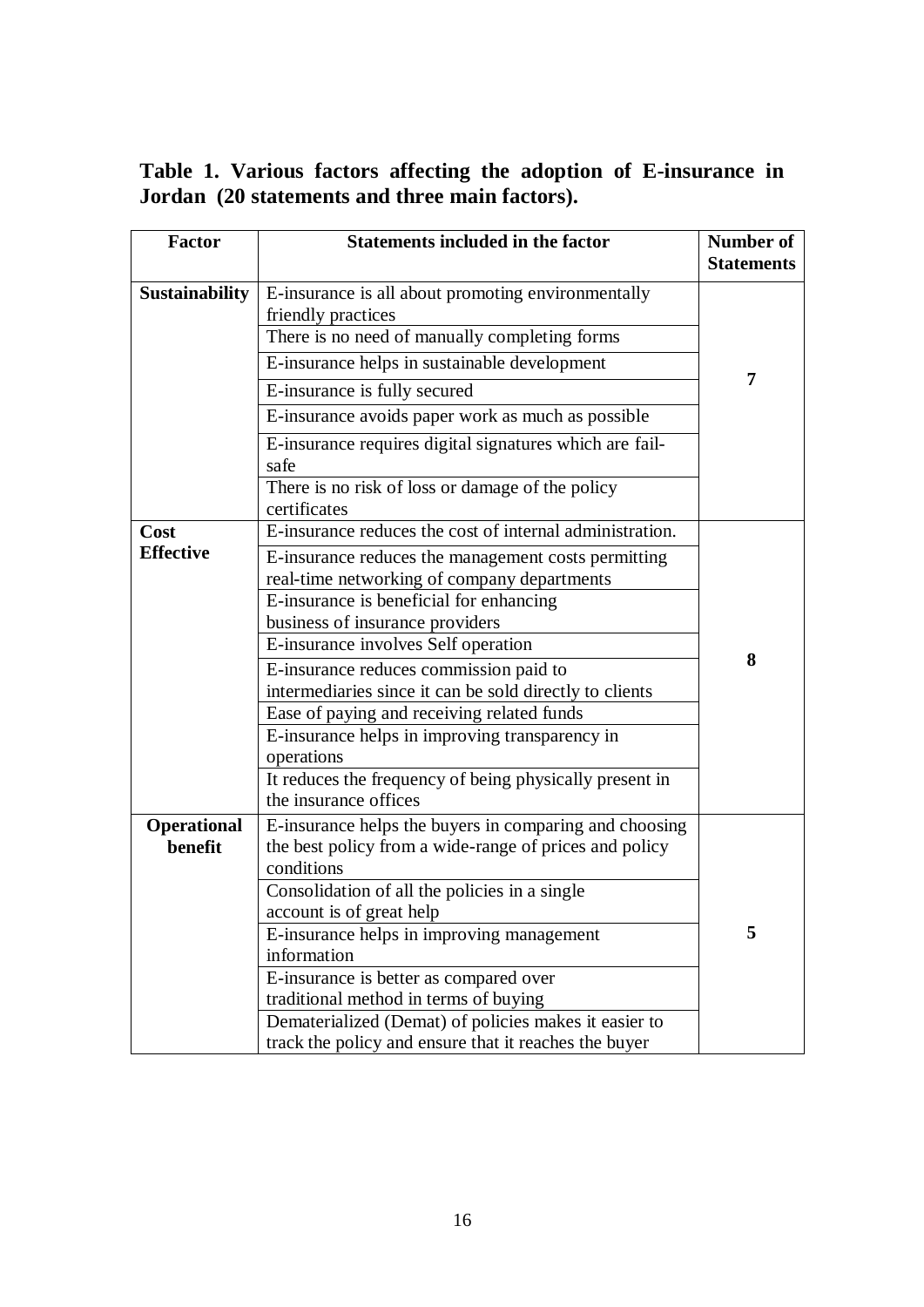**Table 2. Various issues and challenges in E-insurance in Jordan (14 statements and three main factors)**

| <b>Factor</b>                     | <b>Statements included in the factor</b>                                                                                                                                                                                                                                                                                                                                                                                                                                                                                                                           | <b>Number of</b><br>statements |
|-----------------------------------|--------------------------------------------------------------------------------------------------------------------------------------------------------------------------------------------------------------------------------------------------------------------------------------------------------------------------------------------------------------------------------------------------------------------------------------------------------------------------------------------------------------------------------------------------------------------|--------------------------------|
| <b>Security</b><br>related issues | Security is an issue with customers regarding fear of<br>loss of confidential information such as username and<br>password                                                                                                                                                                                                                                                                                                                                                                                                                                         |                                |
|                                   | Privacy is an issue in case of an e-insurance<br>Illegality of electronic signatures is a challenge<br>sometimes                                                                                                                                                                                                                                                                                                                                                                                                                                                   | $\overline{\mathbf{4}}$        |
| <b>Customer</b><br>related issues | Sharing of database of customers by the company<br>Lack of knowledge about repositories is<br>also, a constraint                                                                                                                                                                                                                                                                                                                                                                                                                                                   |                                |
|                                   | Lack of knowledge of using internet also becomes a<br>constraint<br>There is a lack of awareness regarding E-insurance<br>among customers<br>E-insurance involves reluctance/resistance on the part<br>of customers to change from traditional methods                                                                                                                                                                                                                                                                                                             | $\overline{\mathbf{4}}$        |
| <b>Insurer</b><br>related issue   | E-insurance policies do not provide a<br>discount on premium (as in agent based system)<br>E insurance policies cannot be customized as per the<br>needs and requirement of the customers<br>Unlike traditional methods, there is lack of support<br>from insurers and intermediaries<br>There is difficulty in data shifting in case of movement<br>from one repository to another<br>There is lack of proper web based mechanism for<br>protecting claims<br>Insurers selling online directly to clients are offering a<br>very restricted portfolio of products | 6                              |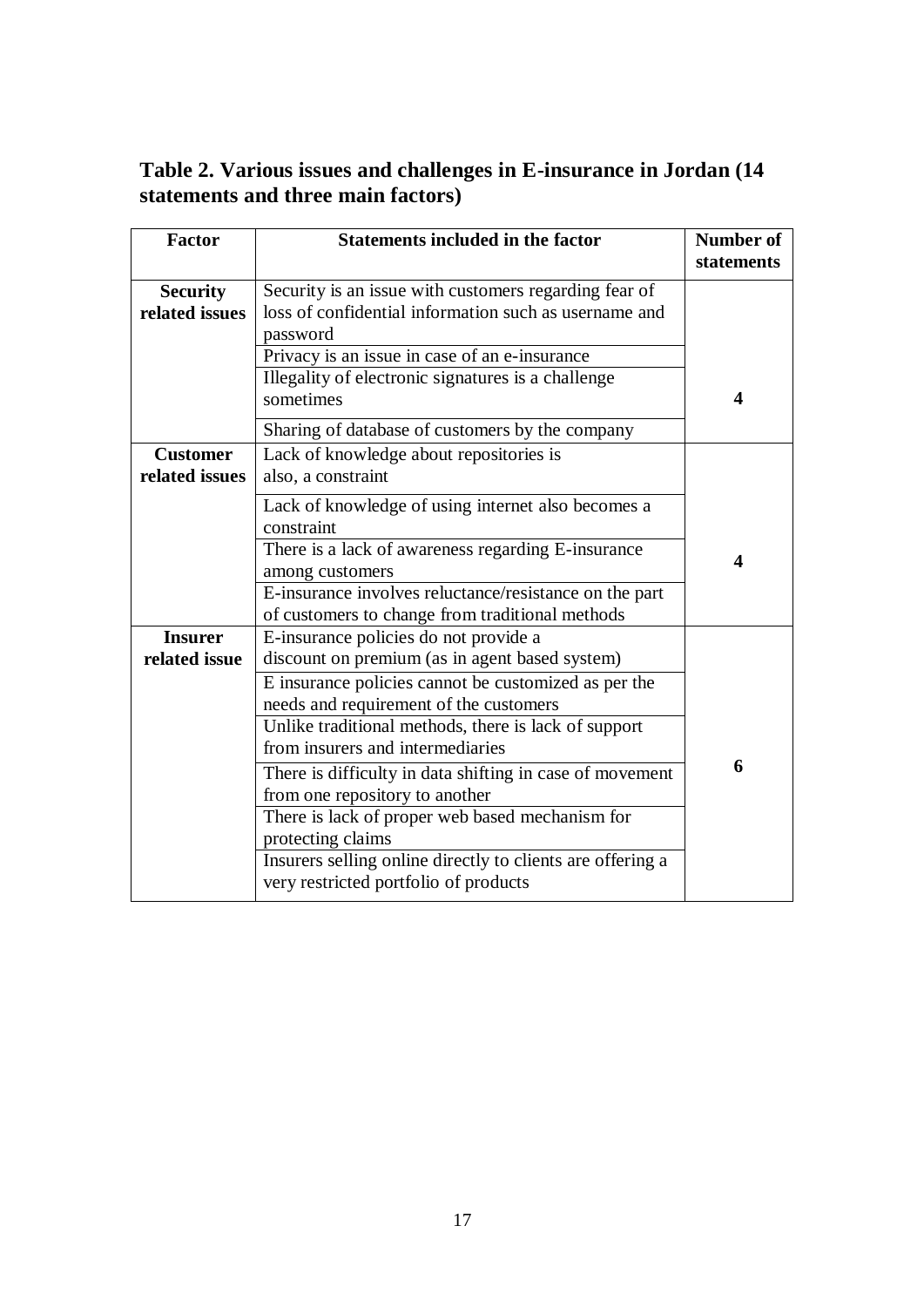### **3.1 Demographic Profile of the Respondents**

Table 3 shows that in the gender response rate of survey, male respondents (66.31%) are more than the female respondents (33.69%). A scrutiny of the age group shows that a majority of the respondents are less than 44 years (75.94%). Table 3 also shows that 5.34% of the respondents are more than 55 years old. Similarly, an analysis done on the basis of income groups reveals that the dominant group filling the E-insurance online survey belongs to the income group of 2000 JDs and below comprising a 68.28% of the total respondents, followed by 19.35 % respondents belong to 2001 JD to 4000 JD group (upper middle class ) , and 12.37% respondents are above 4000 JDs. Moreover, Table 3 shows that 59.36% of the sample are living in Amman and 40.64 lives in other cities.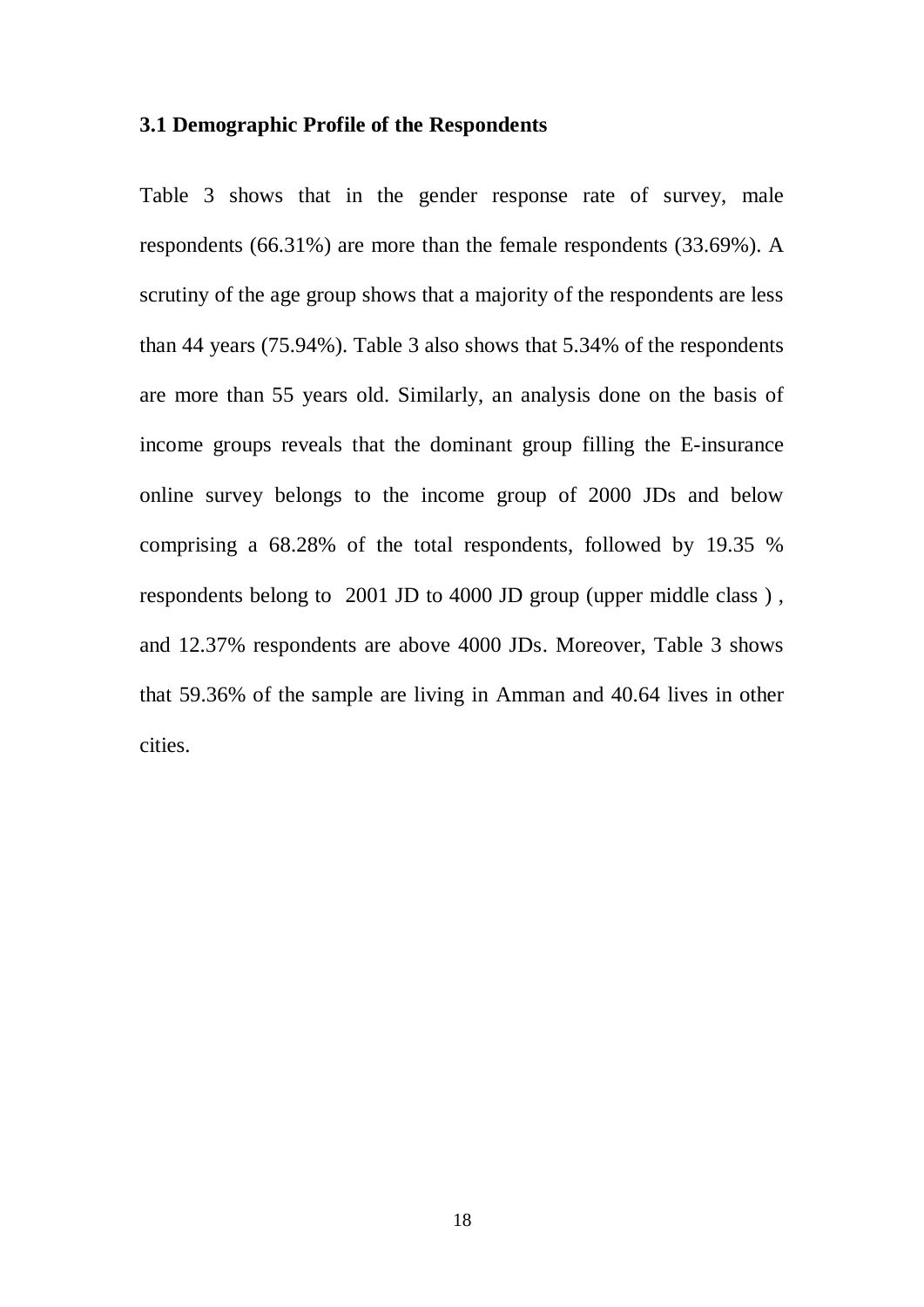| Demographic<br><b>Parameter</b> | <b>Description</b>    | Frequency $(\% )$ | N**          |
|---------------------------------|-----------------------|-------------------|--------------|
| <b>Gender</b>                   | Male                  | 66.31             | 124          |
|                                 | Female                | 33.69             | 63           |
| Age(years)                      | 18 to 24              | 43.32             | 81           |
|                                 | 25 to 34              | 12.83             | 24           |
|                                 | 35 to 44              | 19.76             | 37           |
|                                 | 45 to $54$            | 18.72             | 35           |
|                                 | 55 to 64              | 4.81              | 9            |
|                                 | 65 and above          | 0.53              | $\mathbf{1}$ |
| <b>Household Income</b>         | Less than 1000 JD     | 36.02             | 67           |
|                                 | 1000 JD to 2000<br>JD | 32.26             | 60           |
|                                 | 2001 JD to 4000<br>JD | 19.35             | 36           |
|                                 | $>4000$ JD            | 12.37             | 23           |
| <b>Region</b>                   | Amman                 | 59.36             | 111          |
|                                 | Outside Amman         | 10.64             | 76           |

# **Table 3. Demographic profile of respondents\***

<sup>\*</sup> All questioners are included here. \*\*Number of respondents

### **4. Empirical Results :**

In what follows we first summarize the responses of various factors affecting the adoption of E-insurance (20 statements) covering the dimensions of sustainability, cost effective, and operational benefit ,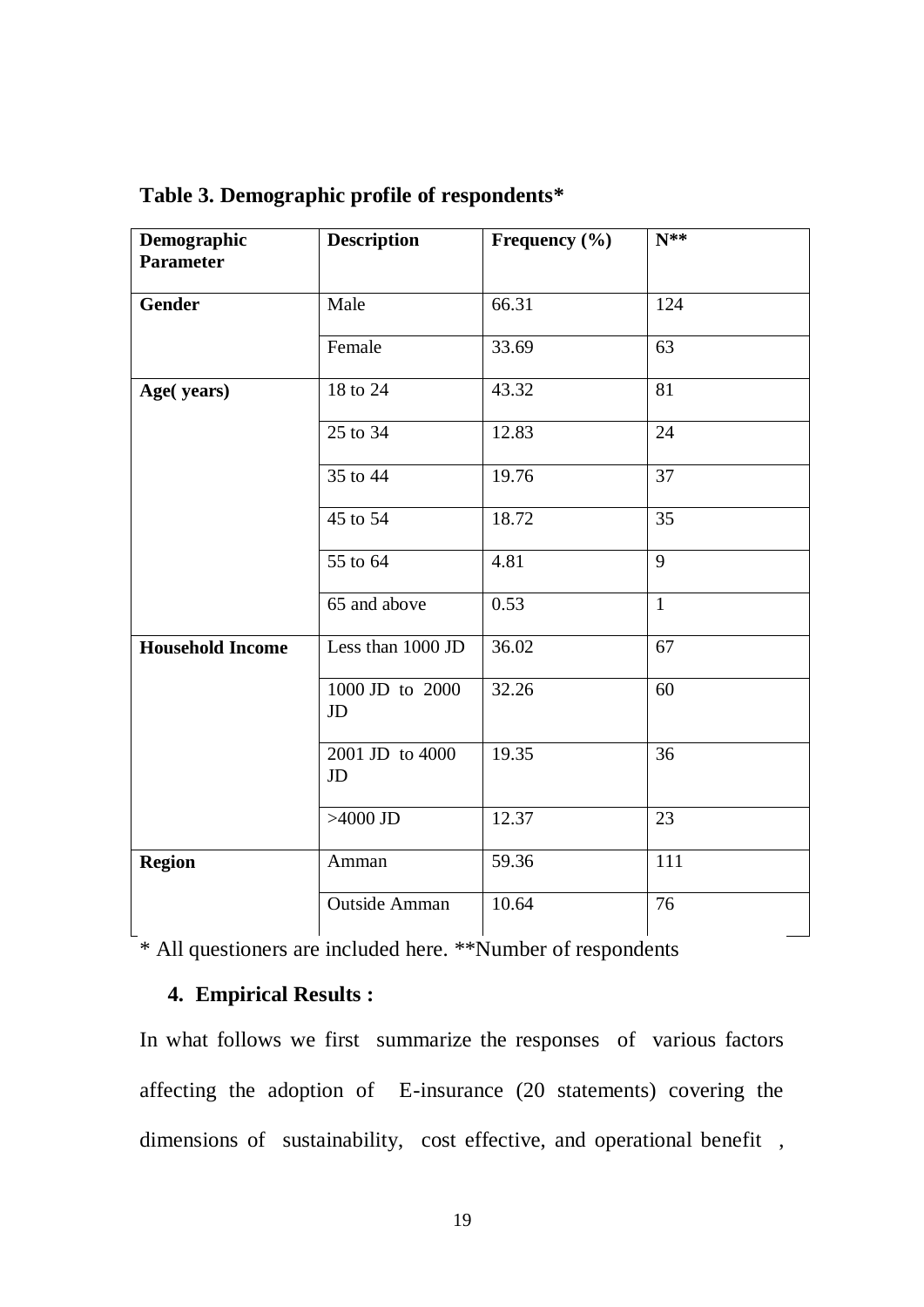and the various issues and challenges facing E-insurance (14 statements) of security related issues, customer related issues and insurer related issue. Results are presented in tables 4 and 5. Then we extend further to test the two hypotheses explained earlier.

### *4.1 Summery Statistics*

Summery statistics (percentages and frequencies) are presented in Tables 4 and 5. Table 4 shows that majority of respondents believe that Einsurance promote sustainability ; more than 77 % (agree and strongly) that e-insurance promote environmentally friendly practices, 74.55% agrees that there is no need to manually complete forms , and about 57% of the respondent agrees that E-insurance is fully secured, while, 28.16 % of the respondents are not quite sure whether E-insurance is secure . The majority of the respondents (85.63%) agrees that e-insurance save paper work and 56.32% feel safe of using digital signature while 12.07% doesn't feel so, the remaining are not determined. Almost 60% know for sure that there is no risk of loss or damaged policy certificate, but still 20.12% fear the loss or damage of policy contracts.

For cost effective factor, 70.06% agree and strongly agree that Einsurance is cost effective; 82.76% believe that E-insurance reduces the management costs permitting real-time networking of company departments, and 83.14% are aware that E-insurance is beneficial for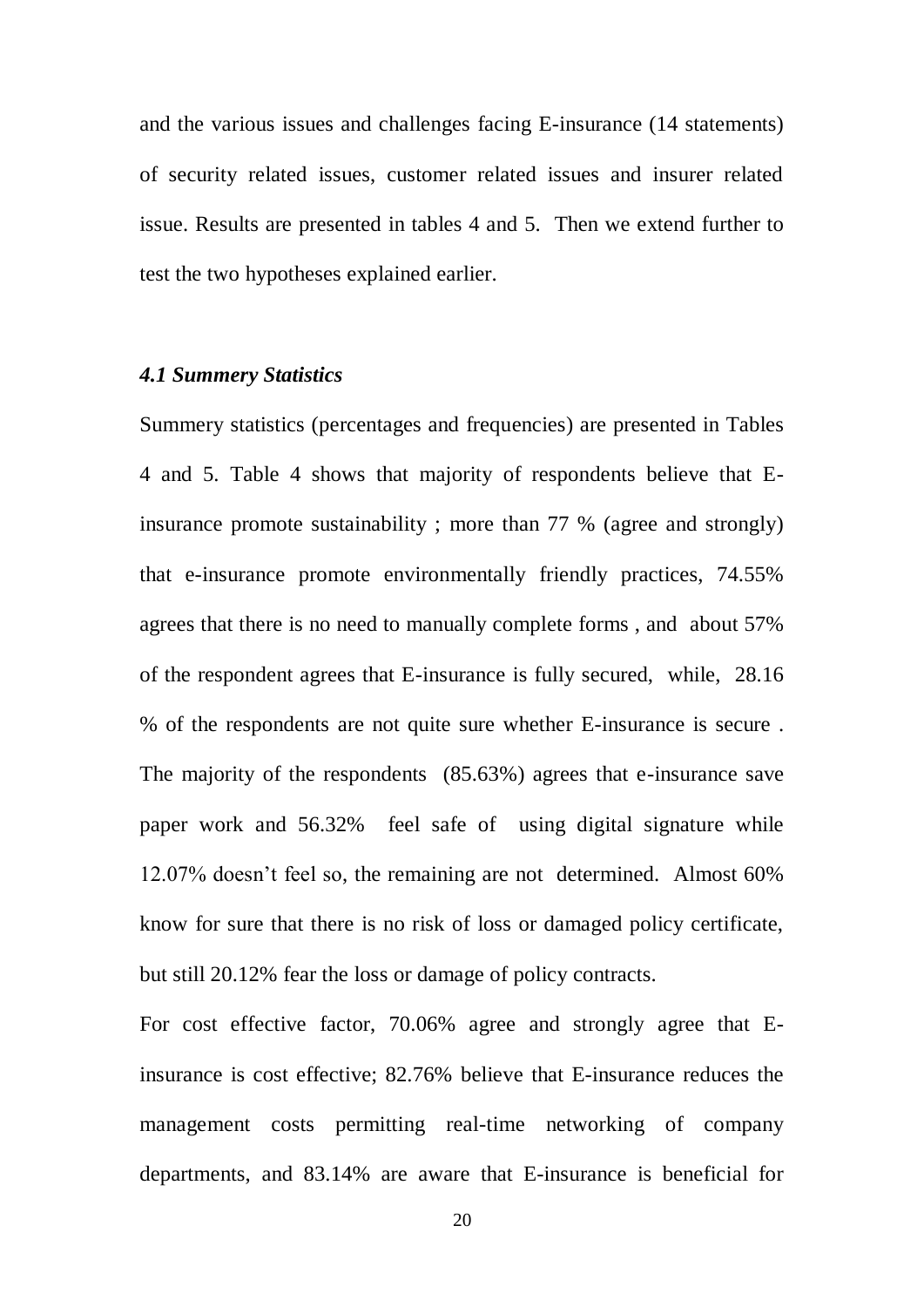enhancing business of insurance providers. Respondents are sure that Einsurance involves self-operation (70.69%) and that it is easy to pay and receive funds (79.77%) using websites. When transparency is involved 75.29% of respondents knows that E-insurance does not contradict transparency, at the same time 20.69 of the sample are neutral. Respondents (82.18% of the sample) are aware that E-insurance reduces the frequency of being physically present in the insurance offices.

When it comes to the operational dimension of the factors affecting the decision to adopt E-insurance, 79.24% of the respondents agrees (agree and strongly agree) that it improve operation; customers can choose form a wide variety of options and can improve the management information system.

In 86.71% of the sample respondents believe that E-insurance helps the buyers in comparing and choosing the best policy from a wide-range of prices and policy conditions. E-insurance consolidate all the policies in a single account is of great help to the customers according to 73.99% of the respondents, also E-insurance helps in improving management information ( 82.76%). Almost 73.99% of the respondents agree that Einsurance is better as compared over traditional method in terms of buying and 74.57% of the respondents agree that Dematerialization ( the process of converting physical accounts into electronic format) of policies makes it easier to track the policy and ensure that it reaches the buyer .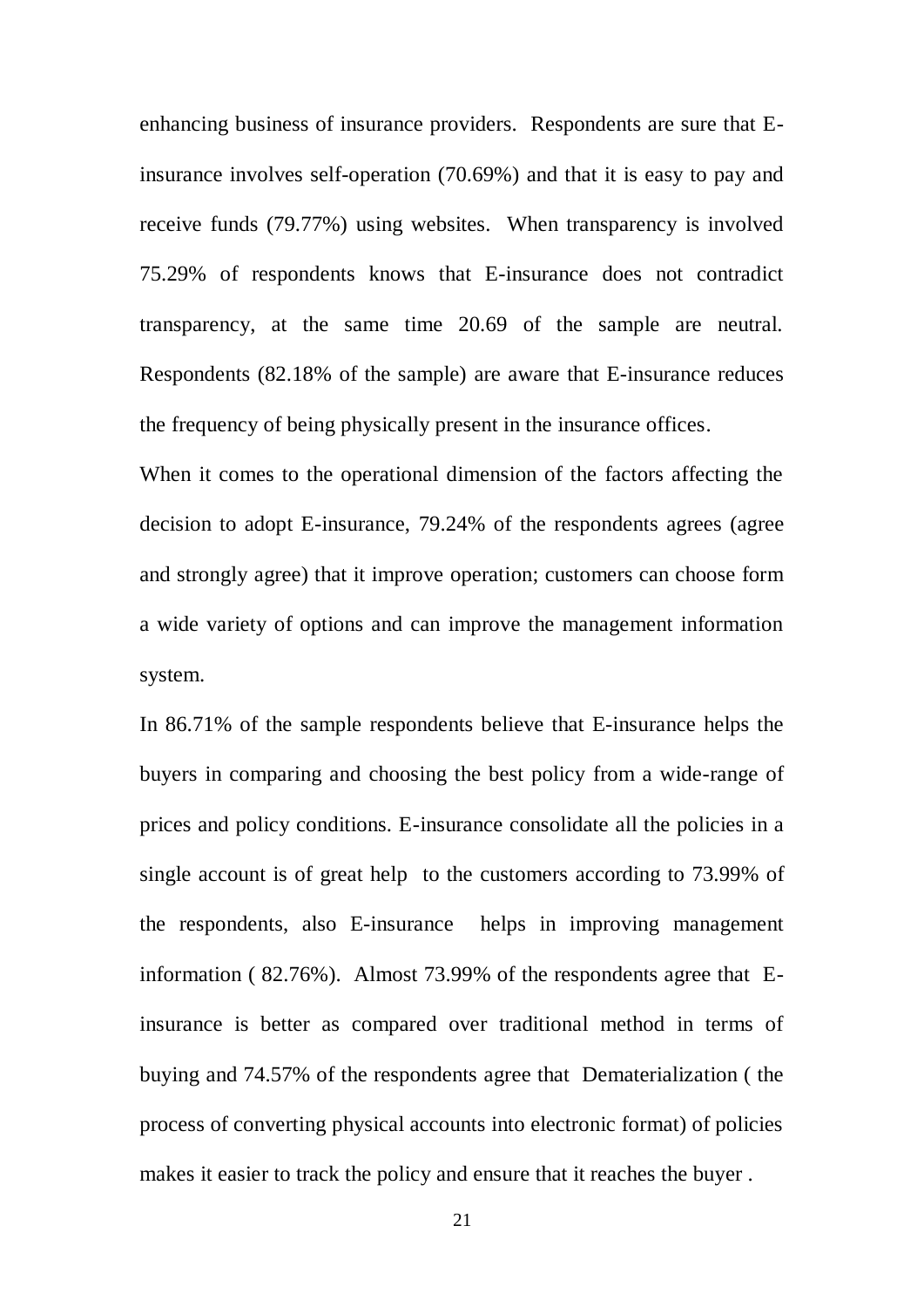The overall average (of all responses for each option) shows that 20.33% strongly agree, 55.43% agree and 17.82 neither agree nor disagree, the reaming are 5.38% disagree and only 0.55% strongly disagree. These results shows that 76.25% are agreeing with different extent that all the previous dimensions are really the factors that shape their perception for E-insurance, still 17.82% of the sample are somehow undetermined. Only small percentage disagrees with that.

Table 5 summarizes the responses to various issues and challenges in Einsurance. We used 14 statements related to security, customer and insurers related issues. Results show that overall, 70.53% of the respondents agree that security and privacy is an issue in E-insurance practices. More than two third of the sample ( 74.57% ) agree that security is an issue with customers regarding fear of loss of confidential information such as username and password , and 70.53% of the respondents agree that Privacy is an issue in case of an e-insurance. Illegality of electronic signatures is a challenge sometimes in 75.72% of the respondent. Finally, respondents are aware that engaging in Einsurance incorporate sharing of database by the company; 61.27% agrees. Moreover, respondents believe that issues related to customer are a major issue. Respondents agree that lack of knowledge about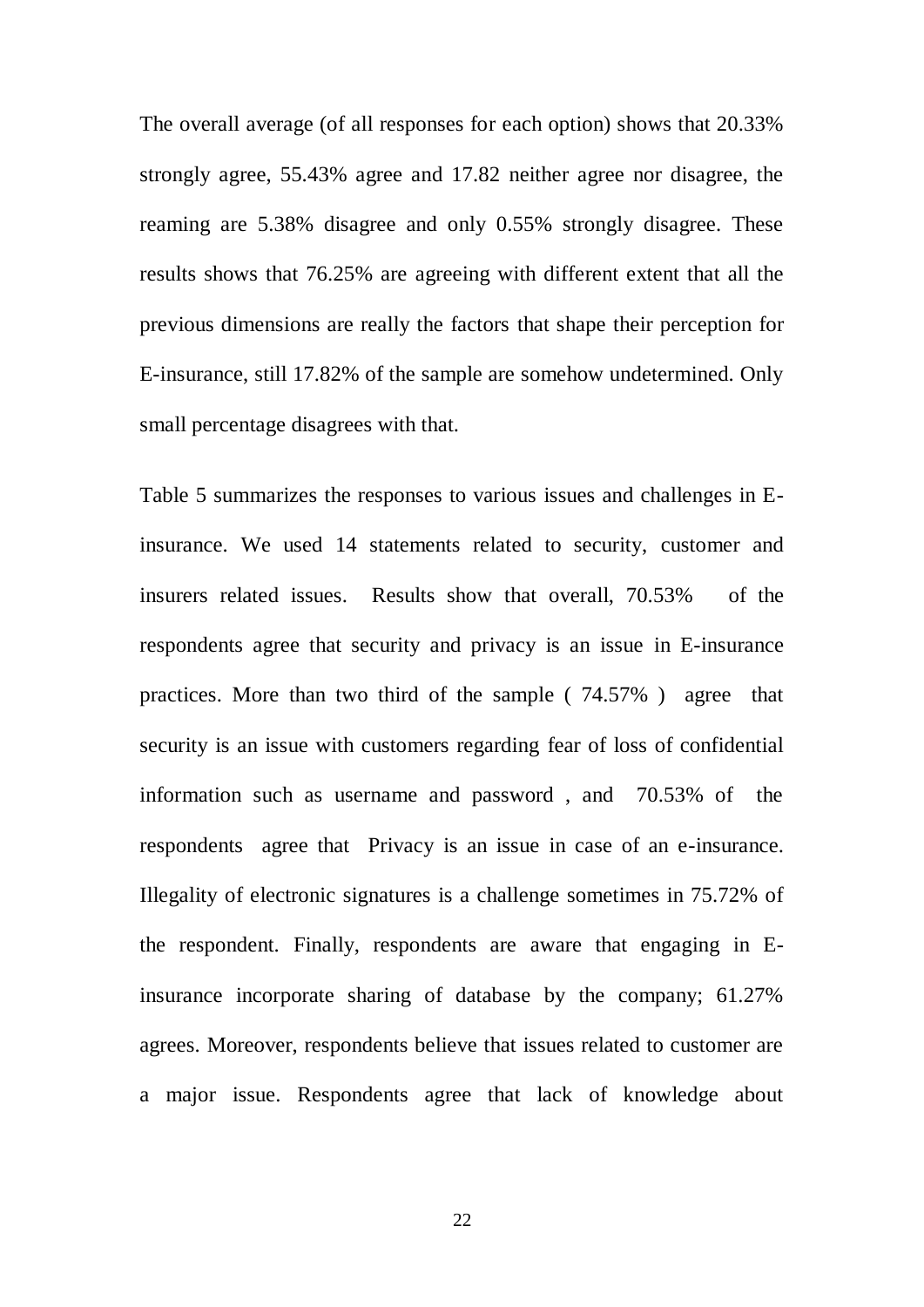repositories and lack of knowledge of using internet are two main constraints to customers adopting E-insurance.

Respondents also believe that there is a lack of awareness regarding Einsurance among customers (76.88% of the respondents agrees). Einsurance involves reluctance /resistance on the part of customers to change from traditional methods from the point of view of the respondents (77.1%).

Insurers are major part when it comes to E-insurance. The challenge is dual, for customers and insurers at the same time and the insurance sector in Jordan must move from traditional insuring into technology oriented. Respondents agree that E-insurance policies do not provide a discount on premium (as in agent-based system) in 54.34% of the sample, although 15.03% of the respondents believe that E-insurance involve discount on premium , and interestingly 30.64% of the study sample are neutral. The overall average (of all responses for each option) shows that 13.34% strongly agree, 50.43% agree and 23.98 neither agree nor disagree, the reaming are 10.2% disagree and only 1.93% strongly disagree.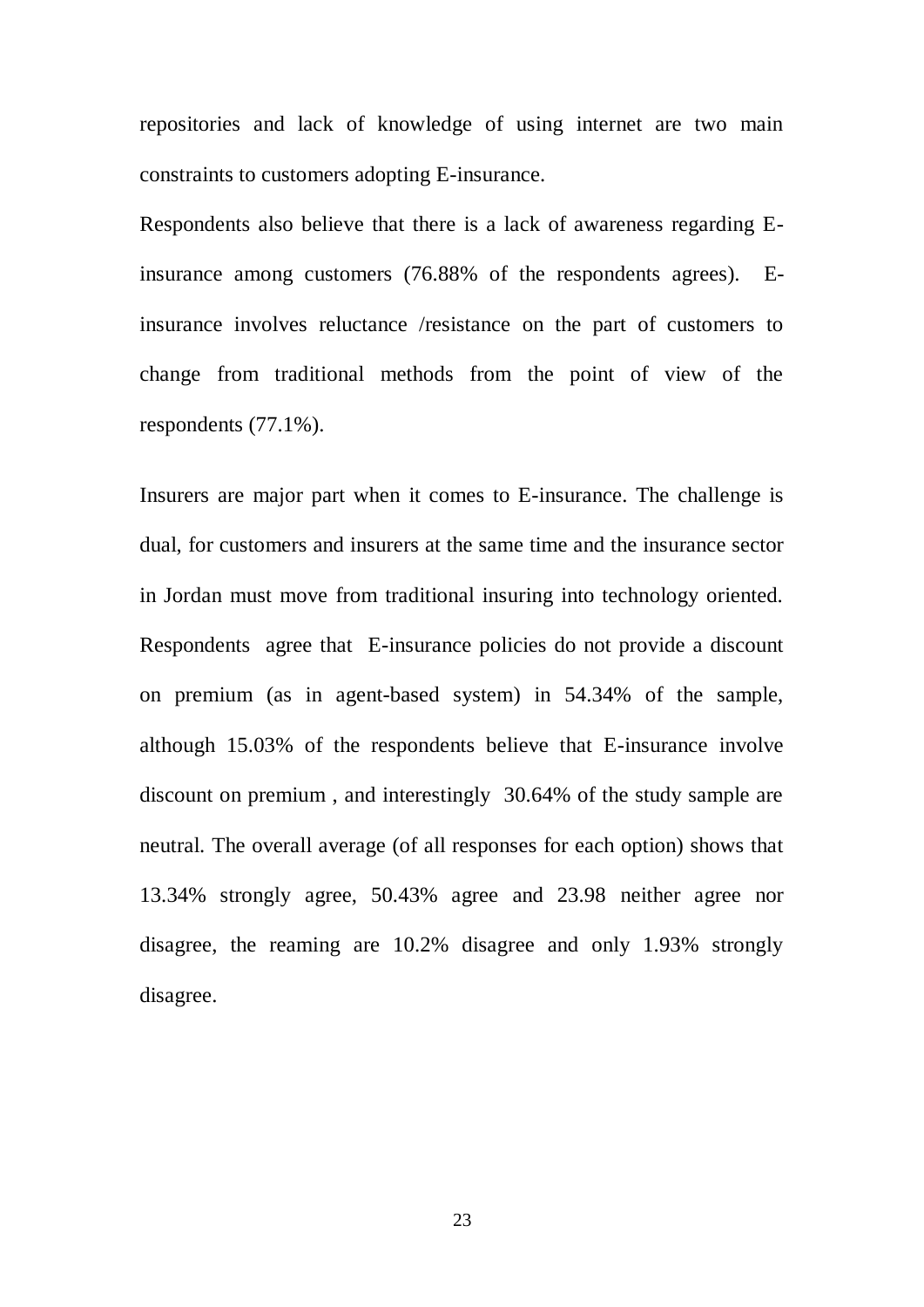**Table 4 .Summary of the responses of various factors affecting the adoption of E-insurance in Jordan (20 statements) covering the dimensions of sustainability, cost effective, and operational benefit. (S.A =Strongly Agree, A=Agree, N= Neither Agree nor Disagree, S.D=Strongly Disagree)**

| <b>Factor</b>                 | <b>Statements included in the factor</b>                                                                                    | S.A    | $\mathbf A$ | $\mathbf N$ | D      | S.D      |
|-------------------------------|-----------------------------------------------------------------------------------------------------------------------------|--------|-------------|-------------|--------|----------|
| <b>Sustainability</b>         | E-insurance is all about promoting environmentally friendly practices                                                       | 17.24% | 60.34%      | 17.24%      | 4.60%  | 0.57%    |
|                               | There is no need of manually completing forms                                                                               | 26.01% | 48.55%      | 14.45%      | 10.98% | 0.00%    |
|                               | E-insurance helps in sustainable development                                                                                | 28.16% | 56.90%      | 12.07%      | 2.87%  | 0.00%    |
|                               | E-insurance is fully secured                                                                                                | 9.77%  | 47.70%      | 28.16%      | 13.22% | 1.15%    |
|                               | E-insurance avoids paper work as much as possible                                                                           | 35.06% | 50.57%      | 9.77%       | 4.60%  | 0.00%    |
|                               | E-insurance requires digital signatures which are fail-safe                                                                 | 12.64% | 43.68%      | 31.61%      | 10.92% | 1.15%    |
|                               | There is no risk of loss or damage of the policy certificates                                                               | 13.22% | 46.55%      | 20.11%      | 18.97% | 1.15%    |
|                               | Average                                                                                                                     | 20.30% | 50.61%      | 19.06%      | 9.45%  | 0.57%    |
| Cost                          | E-insurance reduces the cost of internal administration.                                                                    | 23.56% | 59.77%      | 11.49%      | 4.60%  | 0.57%    |
| <b>Effective</b>              | E-insurance reduces the management costs permitting real-time networking of company departments                             | 21.84% | 60.92%      | 14.94%      | 2.30%  | 0.00%    |
|                               | E-insurance is beneficial for enhancing business of insurance providers                                                     | 20.93% | 62.21%      | 14.53%      | 2.33%  | 0.00%    |
|                               | E-insurance involves Self operation                                                                                         | 12.07% | 58.62%      | 25.29%      | 4.02%  | $0.00\%$ |
|                               | E-insurance reduces commission paid to intermediaries since it can be sold directly to clients                              | 22.99% | 52.30%      | 17.82%      | 4.02%  | 2.87%    |
|                               | Ease of paying and receiving related funds                                                                                  | 19.65% | 60.12%      | 15.03%      | 4.05%  | 1.16%    |
|                               | E-insurance helps in improving transparency in operations                                                                   | 18.39% | 56.90%      | 20.69%      | 4.02%  | 0.00%    |
|                               | It reduces the frequency of being physically present in the insurance offices                                               | 28.16% | 54.02%      | 16.09%      | 1.72%  | 0.00%    |
|                               | Average                                                                                                                     | 20.95% | 58.11%      | 16.99%      | 3.38%  | 0.58%    |
| <b>Operational</b><br>benefit | E-insurance helps the buyers in comparing and choosing the best policy from a wide-range of prices and<br>policy conditions | 24.86% | 61.85%      | 12.72%      | 0.58%  | 0.00%    |
|                               | Consolidation of all the policies in a single account is of great help                                                      | 16.76% | 57.23%      | 21.39%      | 3.47%  | 1.16%    |
|                               | E-insurance helps in improving management information                                                                       | 27.59% | 55.17%      | 13.22%      | 3.45%  | 0.57%    |
|                               | E-insurance is better as compared over traditional method in terms of buying                                                | 20.11% | 58.05%      | 16.67%      | 4.60%  | 0.57%    |
|                               | Demat of policies makes it easier to track the policy and ensure that it reaches the buyer                                  | 17.34% | 57.23%      | 23.12%      | 2.31%  | 0.00%    |
|                               | Average                                                                                                                     | 21.33% | 57.91%      | 17.42%      | 2.88%  | 0.46%    |
|                               | <b>Overall average</b>                                                                                                      | 20.82% | 55.43%      | 17.82%      | 5.38%  | 0.55%    |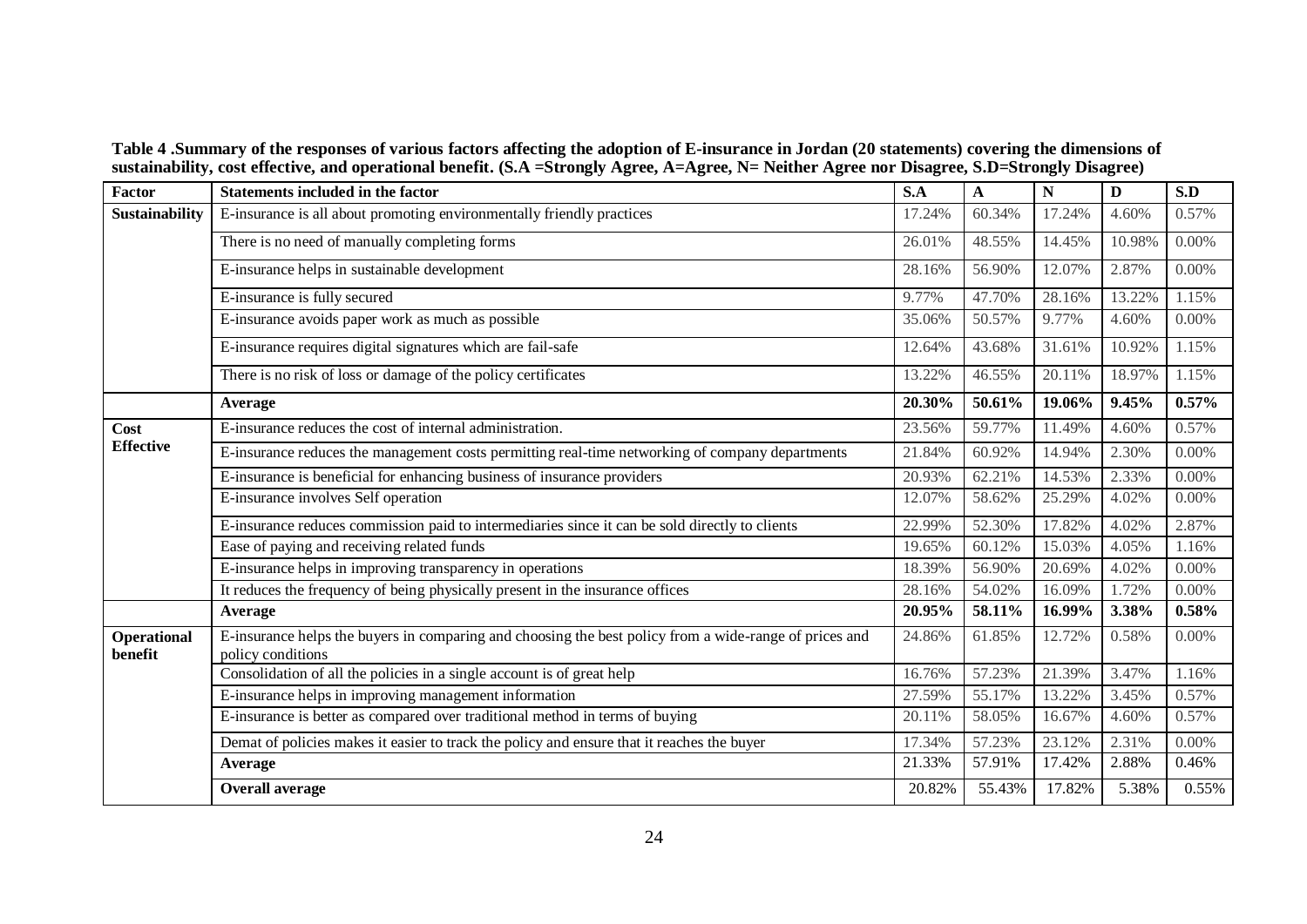**Table 5. Summary of the responses of various issues and challenges in E-insurance in Jordan (14 statements) covering the dimensions of security related issues, customer related issues and insurer related issue. (S.A =Strongly Agree, A=Agree, N= neither Agree nor Disagree, S.D=Strongly Disagree)**

| $\mathbf{v}$ where $\mathbf{v}$<br>Factor | <b>Statements included in the factor</b>                                                                                | S.A    | $\mathbf{A}$ | $\mathbf N$ | D      | S.D      |
|-------------------------------------------|-------------------------------------------------------------------------------------------------------------------------|--------|--------------|-------------|--------|----------|
| <b>Security related</b><br>issues         | Security is an issue with customers regarding fear of loss of confidential information<br>such as username and password | 15.03% | 59.54%       | 17.34%      | 8.09%  | $0.00\%$ |
|                                           | Privacy is an issue in case of an e-insurance                                                                           | 19.08% | 51.45%       | 21.97%      | 6.94%  | 0.58%    |
|                                           | Illegality of electronic signatures is a challenge sometimes                                                            | 16.76% | 58.96%       | 17.92%      | 5.78%  | 0.58%    |
|                                           | Sharing of database of customers by the company                                                                         | 11.56% | 49.71%       | 22.54%      | 10.40% | 5.78%    |
|                                           | <b>Average</b>                                                                                                          | 15.61% | 54.92%       | 19.94%      | 7.80%  | 1.74%    |
| <b>Customer related</b>                   | Lack of knowledge about repositories is also, a constraint                                                              | 8.67%  | 57.23%       | 28.90%      | 4.62%  | 0.58%    |
| issues                                    | Lack of knowledge of using internet also becomes a constraint                                                           | 16.18% | 51.45%       | 19.08%      | 10.40% | 2.89%    |
|                                           | There is a lack of awareness regarding E-insurance among customers                                                      | 21.39% | 55.49%       | 16.76%      | 6.36%  | $0.00\%$ |
|                                           | E-insurance involves reluctance /resistance on the part of customers to change from<br>traditional methods              | 14.37% | 62.64%       | 17.82%      | 4.60%  | 0.57%    |
|                                           | <b>Average</b>                                                                                                          | 15.15% | 56.70%       | 20.64%      | 6.50%  | 1.01%    |
| <b>Insurer related</b>                    | E-insurance policies do not provide a discount on premium (as in agent-based system)                                    | 12.14% | 42.20%       | 30.64%      | 11.56% | 3.47%    |
| issue                                     | E insurance policies cannot be customized as per the needs and requirement of the<br>customers                          | 7.51%  | 42.20%       | 28.90%      | 19.08% | 2.31%    |
|                                           | Unlike traditional methods, there is lack of support from insurers and intermediaries                                   | 10.86% | 41.14%       | 27.43%      | 18.29% | 2.29%    |
|                                           | There is difficulty in data shifting in case of movement from one repository to another                                 | 8.62%  | 41.95%       | 31.03%      | 15.52% | 2.87%    |
|                                           | There is lack of proper web based mechanism for protecting claims                                                       | 10.86% | 44.57%       | 30.29%      | 11.43% | 2.86%    |
|                                           | Insurers selling online directly to clients are offering a very restricted portfolio of<br>products                     | 13.71% | 49.14%       | 25.14%      | 9.71%  | 2.29%    |
|                                           | <b>Average</b>                                                                                                          | 10.62% | 43.53%       | 28.91%      | 14.27% | 2.68%    |
|                                           | <b>Overall Average</b>                                                                                                  | 13.34% | 50.55%       | 23.98%      | 10.20% | 1.93%    |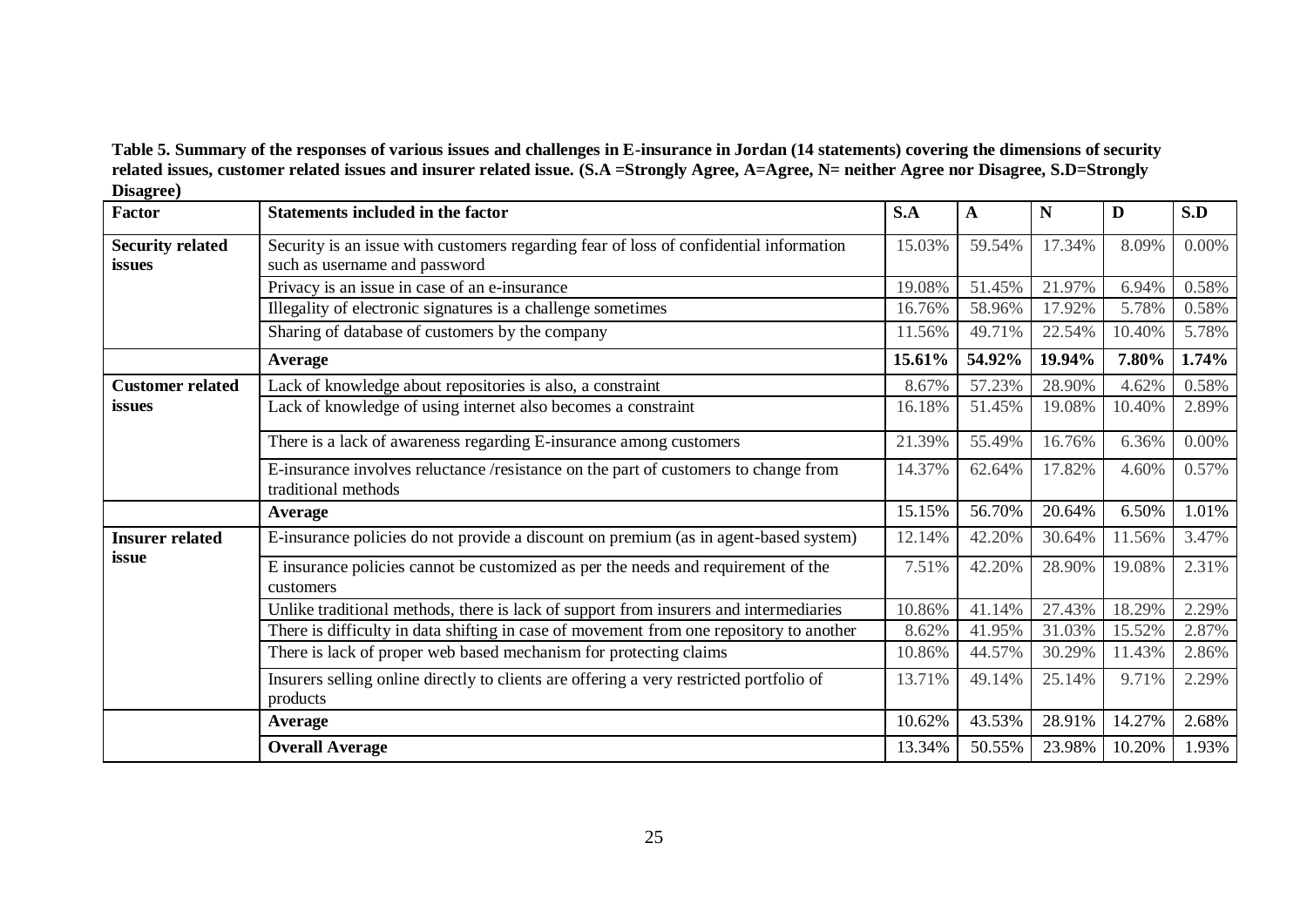### *4.2. Hypothesis testing results:*

H01: Demographic variables (Age, Gender, Income Level, and location) do not affect the respondents' perception of various factors affecting adoption of E-insurance.

Results of testing the first hypothesis is shown on tables from 6 to 8, analysis of variance (ANOVA) is used.

|                       |                          | Sum of<br>Squares | df  | Mean<br>Square | $\mathbf{F}$ | Sig. |
|-----------------------|--------------------------|-------------------|-----|----------------|--------------|------|
| Sustainability        | <b>Between</b><br>Groups | .036              | 1   | .036           | .143         | .705 |
|                       | Within<br>Groups         | 42.843            | 171 | .251           |              |      |
|                       | Total                    | 42.879            | 172 |                |              |      |
| <b>Cost Effective</b> | <b>Between</b>           | .218              | 1   | .218           | .833         | .363 |
|                       | Groups                   |                   |     |                |              |      |
|                       | Within                   | 44.770            | 171 | .262           |              |      |
|                       | Groups                   |                   |     |                |              |      |
|                       | Total                    | 44.989            | 172 |                |              |      |
| Operational           | <b>Between</b>           | .490              | 1   | .490           | 1.884        | .172 |
| benefit               | Groups                   |                   |     |                |              |      |
|                       | Within                   | 44.448            | 171 | .260           |              |      |
|                       | Groups                   |                   |     |                |              |      |
|                       | Total                    | 44.938            | 172 |                |              |      |

# **Table 6. Analysis of Variance (ANOVA) between Age variable and customer's perception towards E-Insurance**.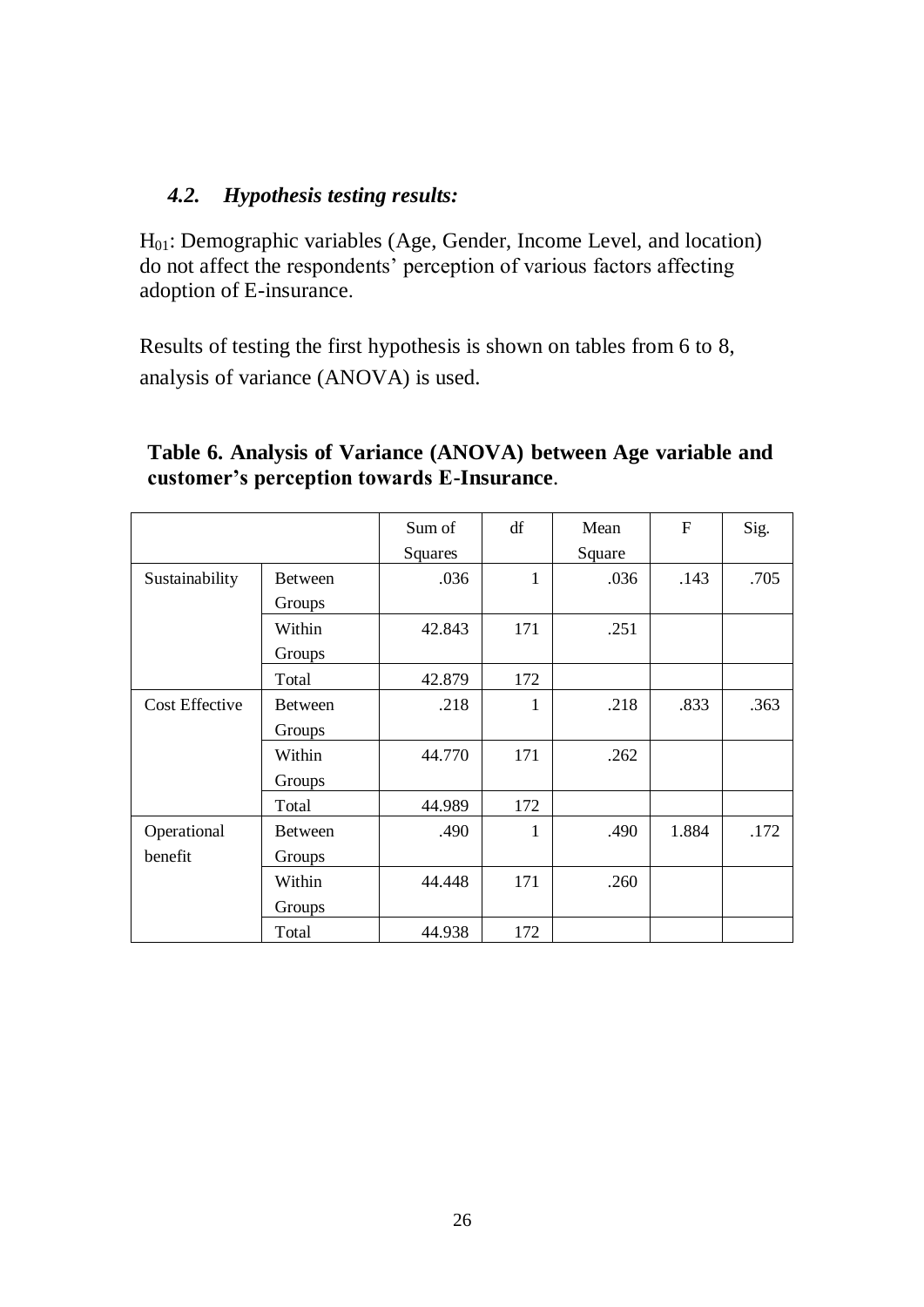# **Table 7. Analysis of variance (ANOVA) between Gender variable and customer's perception towards E-Insurance.**

|                       |                | Sum of  | df             | Mean   | $\mathbf{F}$ | Sig. |
|-----------------------|----------------|---------|----------------|--------|--------------|------|
|                       |                | Squares |                | Square |              |      |
| Sustainability        | <b>Between</b> | 3.897   | $\overline{4}$ | .974   | 4.198        | .003 |
|                       | Groups         |         |                |        |              |      |
|                       | Within         | 38.982  | 168            | .232   |              |      |
|                       | Groups         |         |                |        |              |      |
|                       | Total          | 42.879  | 172            |        |              |      |
| <b>Cost Effective</b> | <b>Between</b> | 5.188   | 4              | 1.297  | 5.475        | .000 |
|                       | Groups         |         |                |        |              |      |
|                       | Within         | 39.801  | 168            | .237   |              |      |
|                       | Groups         |         |                |        |              |      |
|                       | Total          | 44.989  | 172            |        |              |      |
| Operational           | <b>Between</b> | 5.364   | 4              | 1.341  | 5.693        | .000 |
| benefit               | Groups         |         |                |        |              |      |
|                       | Within         | 39.574  | 168            | .236   |              |      |
|                       | Groups         |         |                |        |              |      |
|                       | Total          | 44.938  | 172            |        |              |      |

# **Table 8. Analysis of Variance (ANOVA) between Income level variable and customer's perception towards E-Insurance.**

|                  |                | Sum of  | df  | Mean   | F     | Sig. |
|------------------|----------------|---------|-----|--------|-------|------|
|                  |                | Squares |     | Square |       |      |
| Sustainability   | <b>Between</b> | 2.863   | 3   | .954   | 4.031 | .008 |
|                  | Groups         |         |     |        |       |      |
|                  | Within         | 40.015  | 169 | .237   |       |      |
|                  | Groups         |         |     |        |       |      |
|                  | Total          | 42.879  | 172 |        |       |      |
| Cost             | <b>Between</b> | 2.559   | 3   | .853   | 3.397 | .019 |
| <b>Effective</b> | Groups         |         |     |        |       |      |
|                  | Within         | 42.430  | 169 | .251   |       |      |
|                  | Groups         |         |     |        |       |      |
|                  | Total          | 44.989  | 172 |        |       |      |
| Operational      | <b>Between</b> | 5.399   | 3   | 1.800  | 7.693 | .000 |
| benefit          | Groups         |         |     |        |       |      |
|                  | Within         | 39.539  | 169 | .234   |       |      |
|                  | Groups         |         |     |        |       |      |
|                  | Total          | 44.938  | 172 |        |       |      |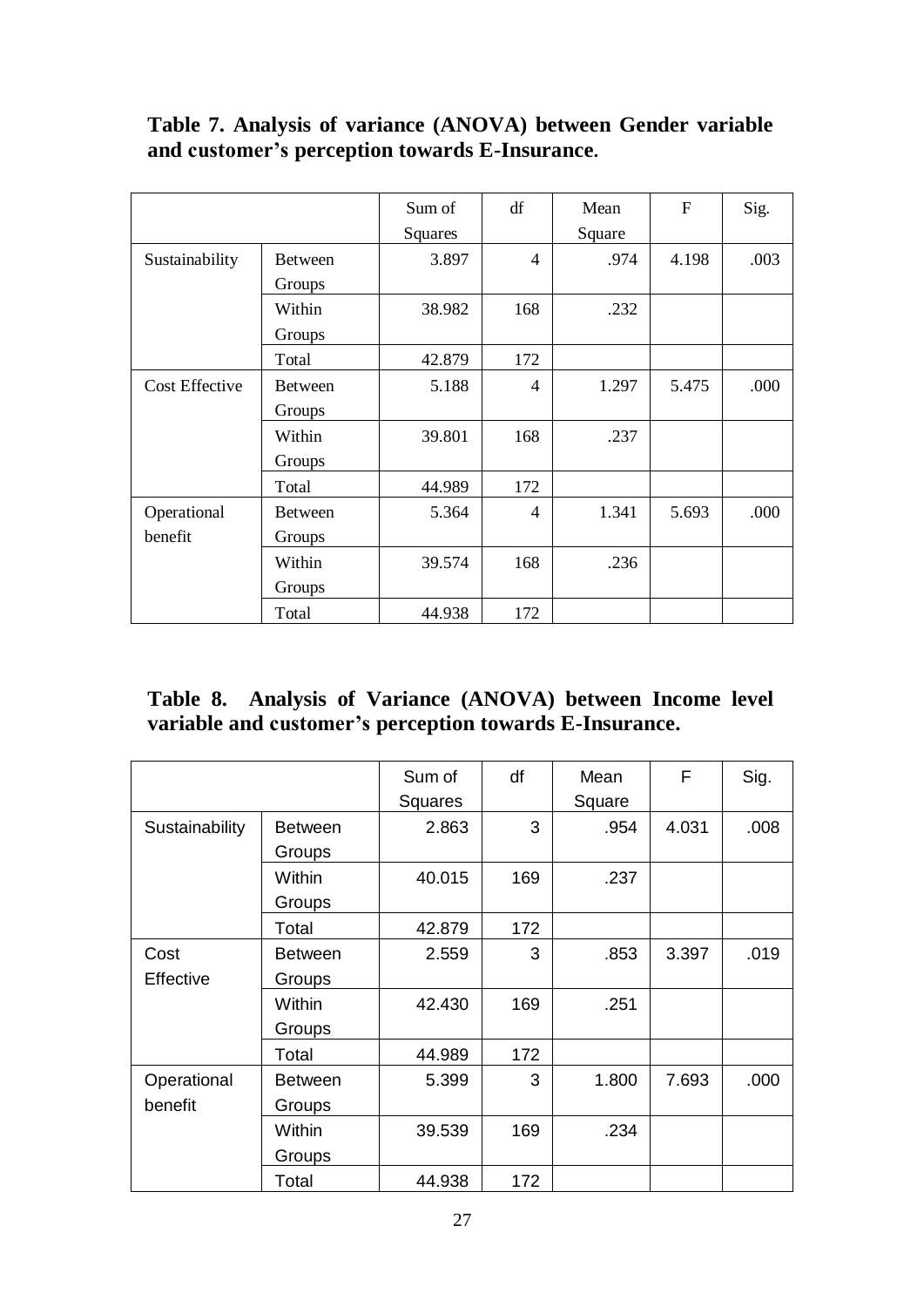Tables 6-8 presents the results of ANOVA between demographic profile of investors and perception towards E-insurance indicate that the null hypothesis has been accepted for age which means age do not affect respondents' perception of various factors affecting adoption. On the other hand Gender and Income level are important factors that shape the respondent perception to E-insurance in Jordan. The effect is strong and highly significant at 1% level.

The next step involves testing the second null hypothesis  $H_{02}$  presented below:

H02: Various demographic variables (Age, Gender and Income Level) do not affect the respondents' perception of various issues/challenges in using E-insurance.

Results of testing the first hypothesis is shown on tables from 9 to 11, analysis of variance (ANOVA) is used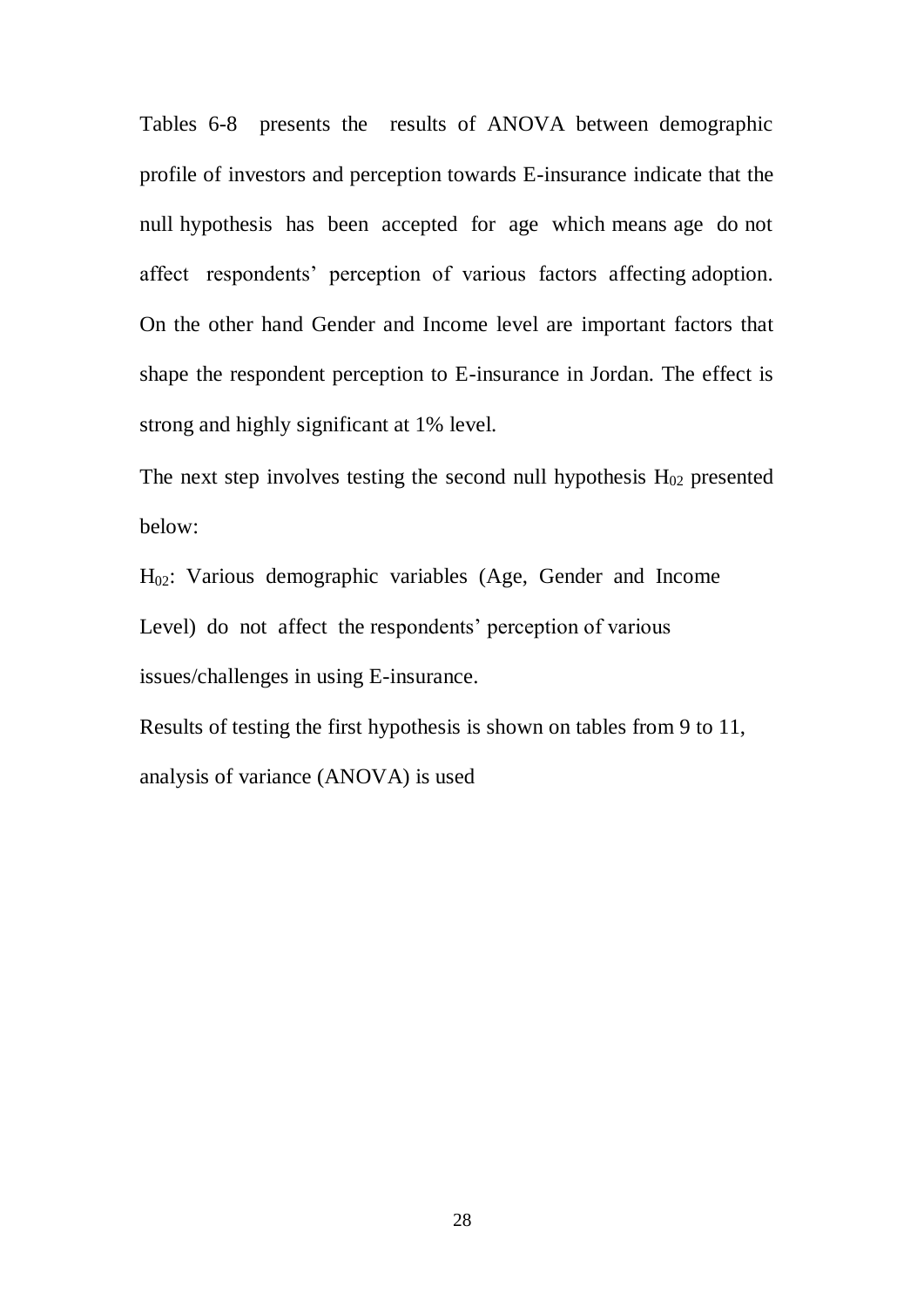# **Table 9: Analysis of Variance (ANOVA) between Age variable and perceived issues in using in using E-Insurance**

|                  |                | Sum of         | df           | Mean   | $\mathbf{F}$ | Sig. |
|------------------|----------------|----------------|--------------|--------|--------------|------|
|                  |                | <b>Squares</b> |              | Square |              |      |
| Security related | <b>Between</b> | .050           | $\mathbf{1}$ | .050   | .170         | .681 |
| issues           | Groups         |                |              |        |              |      |
|                  | Within         | 50.129         | 171          | .293   |              |      |
|                  | Groups         |                |              |        |              |      |
|                  | Total          | 50.178         | 172          |        |              |      |
| Customer related | <b>Between</b> | 1.267          | 1            | 1.267  | 4.301        | .040 |
| issues           | Groups         |                |              |        |              |      |
|                  | Within         | 50.386         | 171          | .295   |              |      |
|                  | Groups         |                |              |        |              |      |
|                  | Total          | 51.653         | 172          |        |              |      |
| Insurer related  | <b>Between</b> | .426           | $\mathbf{1}$ | .426   | 1.072        | .302 |
| issue            | Groups         |                |              |        |              |      |
|                  | Within         | 67.884         | 171          | .397   |              |      |
|                  | Groups         |                |              |        |              |      |
|                  | Total          | 68.310         | 172          |        |              |      |

# **Table 10. Analysis of Variance (ANOVA) between Gender variable and perceived issues in using in using E-Insurance**

|                  |                | Sum of         | df                       | Mean   | $\mathbf{F}$ | Sig. |
|------------------|----------------|----------------|--------------------------|--------|--------------|------|
|                  |                | <b>Squares</b> |                          | Square |              |      |
| Security related | <b>Between</b> | 2.990          | $\overline{4}$           | .747   | 2.661        | .034 |
| issues           | Groups         |                |                          |        |              |      |
|                  | Within         | 47.188         | 168                      | .281   |              |      |
|                  | Groups         |                |                          |        |              |      |
|                  | Total          | 50.178         | 172                      |        |              |      |
| Customer related | <b>Between</b> | 1.462          | $\overline{4}$           | .366   | 1.224        | .303 |
| issues           | Groups         |                |                          |        |              |      |
|                  | Within         | 50.191         | 168                      | .299   |              |      |
|                  | Groups         |                |                          |        |              |      |
|                  | Total          | 51.653         | 172                      |        |              |      |
| Insurer related  | <b>Between</b> | .869           | $\overline{\mathcal{A}}$ | .217   | .541         | .706 |
| issue            | Groups         |                |                          |        |              |      |
|                  | Within         | 67.441         | 168                      | .401   |              |      |
|                  | Groups         |                |                          |        |              |      |
|                  | Total          | 68.310         | 172                      |        |              |      |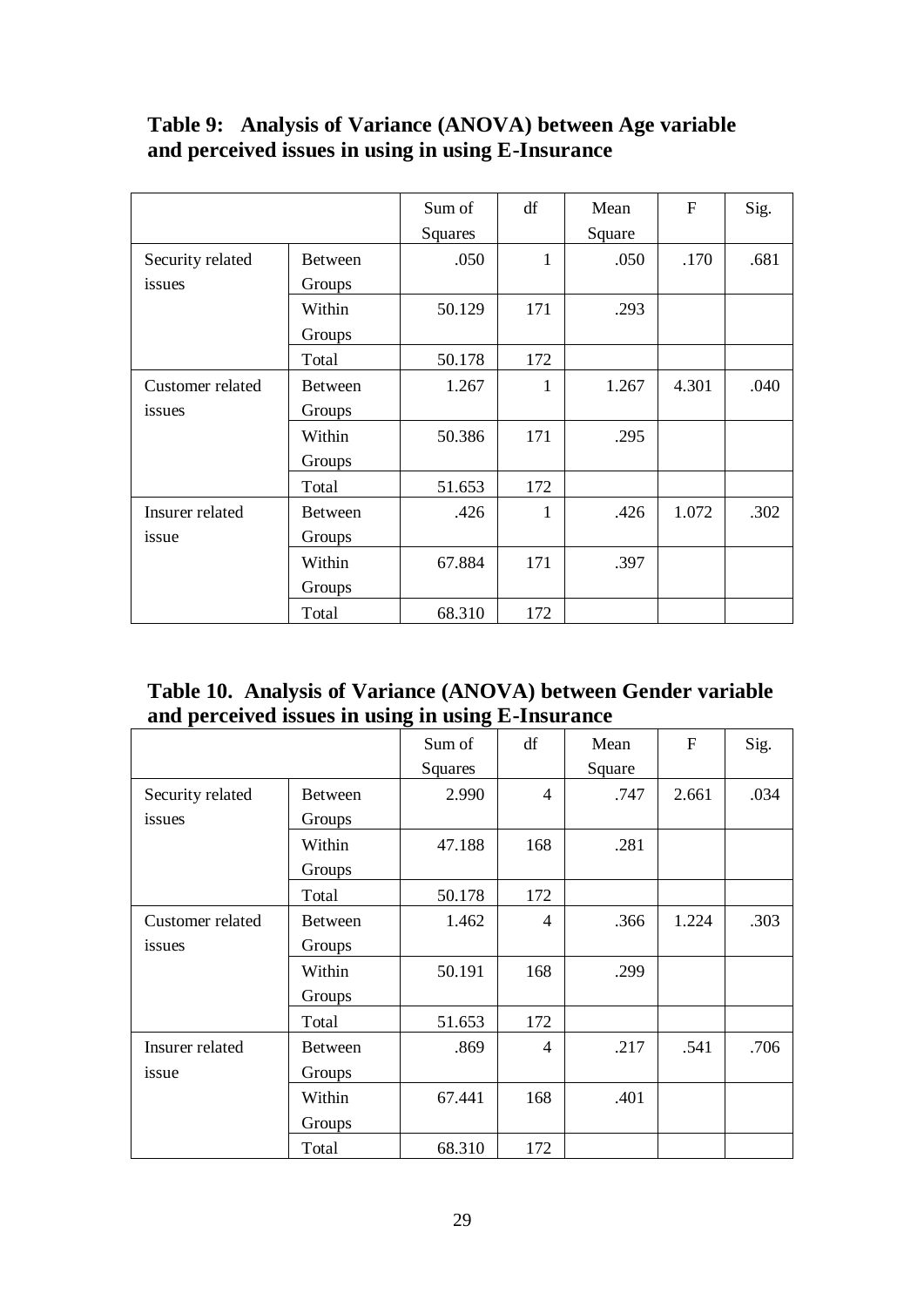|                  |                | Sum of  | df  | Mean   | $F_{\rm}$ | Sig. |
|------------------|----------------|---------|-----|--------|-----------|------|
|                  |                | Squares |     | Square |           |      |
| Security related | <b>Between</b> | 1.312   | 3   | .437   | 1.513     | .213 |
| issues           | Groups         |         |     |        |           |      |
|                  | Within         | 48.866  | 169 | .289   |           |      |
|                  | Groups         |         |     |        |           |      |
|                  | Total          | 50.178  | 172 |        |           |      |
| Customer related | <b>Between</b> | 1.758   | 3   | .586   | 1.985     | .118 |
| issues           | Groups         |         |     |        |           |      |
|                  | Within         | 49.895  | 169 | .295   |           |      |
|                  | Groups         |         |     |        |           |      |
|                  | Total          | 51.653  | 172 |        |           |      |
| Insurer related  | <b>Between</b> | 5.589   | 3   | 1.863  | 5.020     | .002 |
| issue            | Groups         |         |     |        |           |      |
|                  | Within         | 62.721  | 169 | .371   |           |      |
|                  | Groups         |         |     |        |           |      |
|                  | Total          | 68.310  | 172 |        |           |      |

**Table 11: Analysis of Variance (ANOVA) between Income level variable and perceived issues in using in using E-Insurance**

Tables 9-11 presents the results of ANOVA between demographic variables and perceived issues in using in using E-Insurance. Results shows that age is only significant fore customer related issues

(Significant at 5% level). Gender is only significant for security related issues (Significant at 5% level. Income level is an issue when it comes to insurer related issues. The effect is strong and highly significant at 1% level.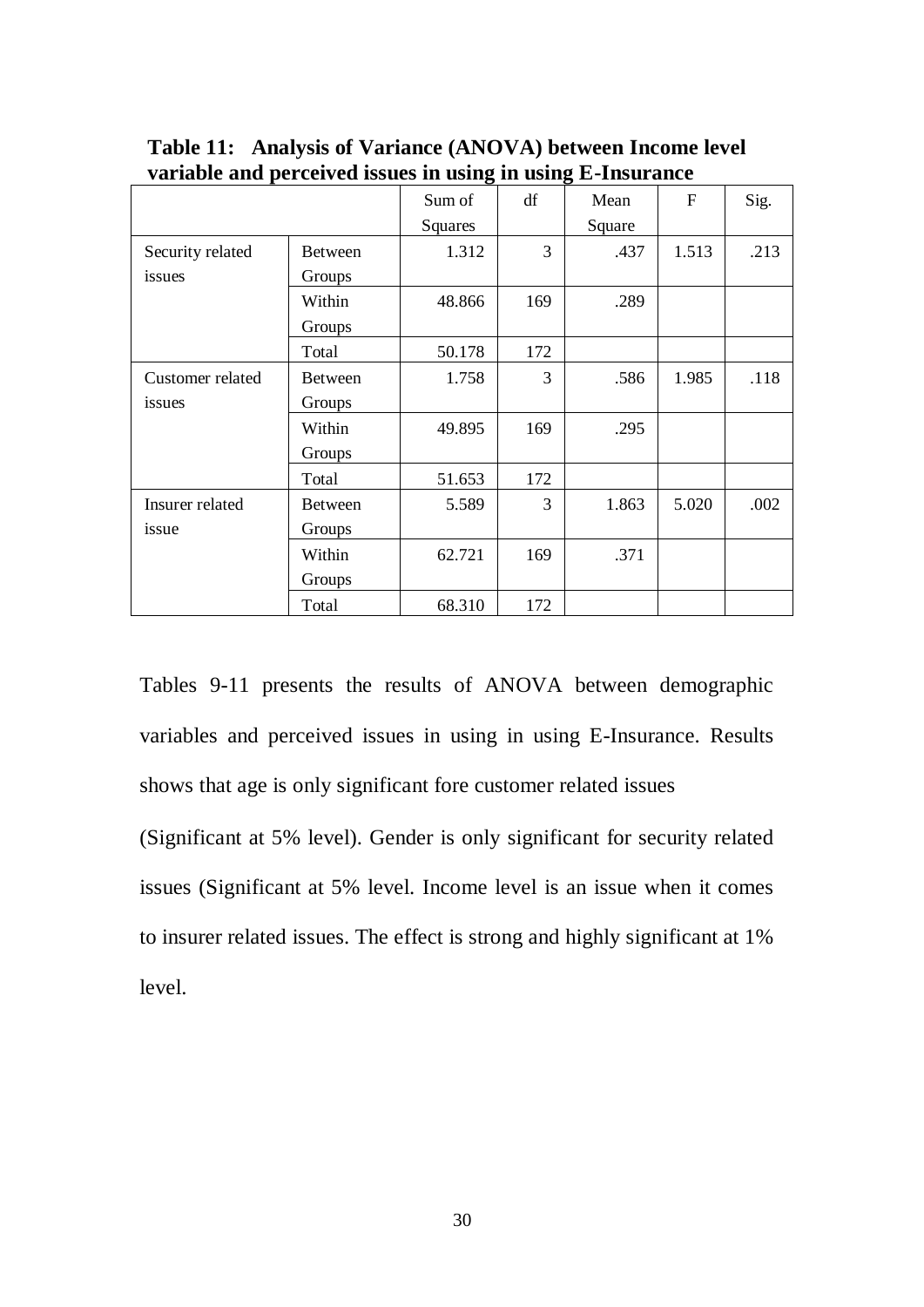#### **5. Conclusion**

E-business is growing magnificently in Jordan and became one of the important elements in increasing profitability for companies. This study shed light on the prospect of E-insurance in Jordan and discusses all factors and issues affecting the prosperity of this sector. The goal of this study comes in three fold, The first goal is to investigate the factors affecting the adoption of E-insurance . The second goal is to explore the customers' perception towards the use and application of E-insurance and their awareness of the concept. The third goal is to find out the potential issues and challenges associated with the usage of e-insurance. Study sample comprise of 175 respondents after filtering and based on convenience sampling. We summarize the responses of various factors affecting the adoption of E-insurance (20 statements) covering the dimensions of sustainability, cost effective, and operational benefit, and various issues and challenges in E-insurance (14 statements) of security related issues, customer related issues and insurer related issue. The responses of various factors affecting the adoption of E-insurance

(20 statements) covering the dimensions of sustainability, cost effectiveness, and operational benefit , and the various issues and challenges in E-insurance (14 statements) including security related issues, customer related issues and insurer related issue , showed that the majority of respondents believe that E-insurance promote sustainability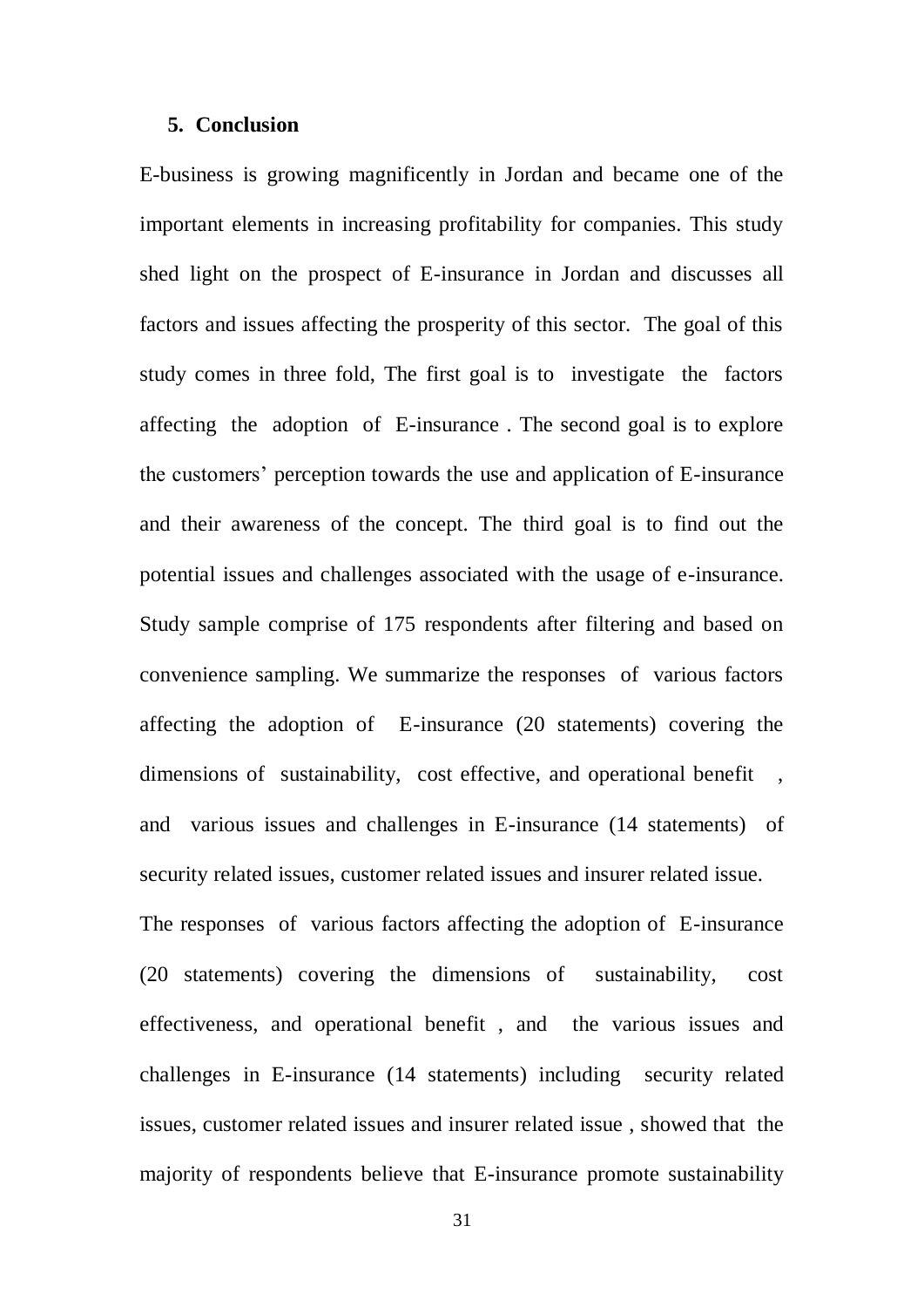and is fully secured, respondents agrees that E-insurance save paper work and feel safe of using digital signature

Moreover respondents agree and strongly agree that E-insurance is cost effective and reduces the management costs permitting real-time networking of company departments and , the majority are aware that Einsurance is beneficial for enhancing business of insurance providers. When it comes to effective payment systems, Respondents are sure that E-insurance involves self-operation and it is easy to pay and receive funds.

Majority of the respondents are aware that E-insurance reduces the frequency of being physically present in the insurance offices and customers can choose form a wide variety of options and can improve the management information system.

E-insurance helps the buyers in comparing and choosing the best policy from a wide-range of prices and policy conditions. E-insurance also consolidate all the policies in a single account is of great help according to 73.99 of the respondents , almost 73.99% of the respondents agree that E-insurance is better as compared over traditional method in terms of buying and 74.57% of the respondents agree that Dematerialization ( the process of converting physical accounts into electronic format) of policies makes it easier to track the policy and ensure that it reaches the buyer .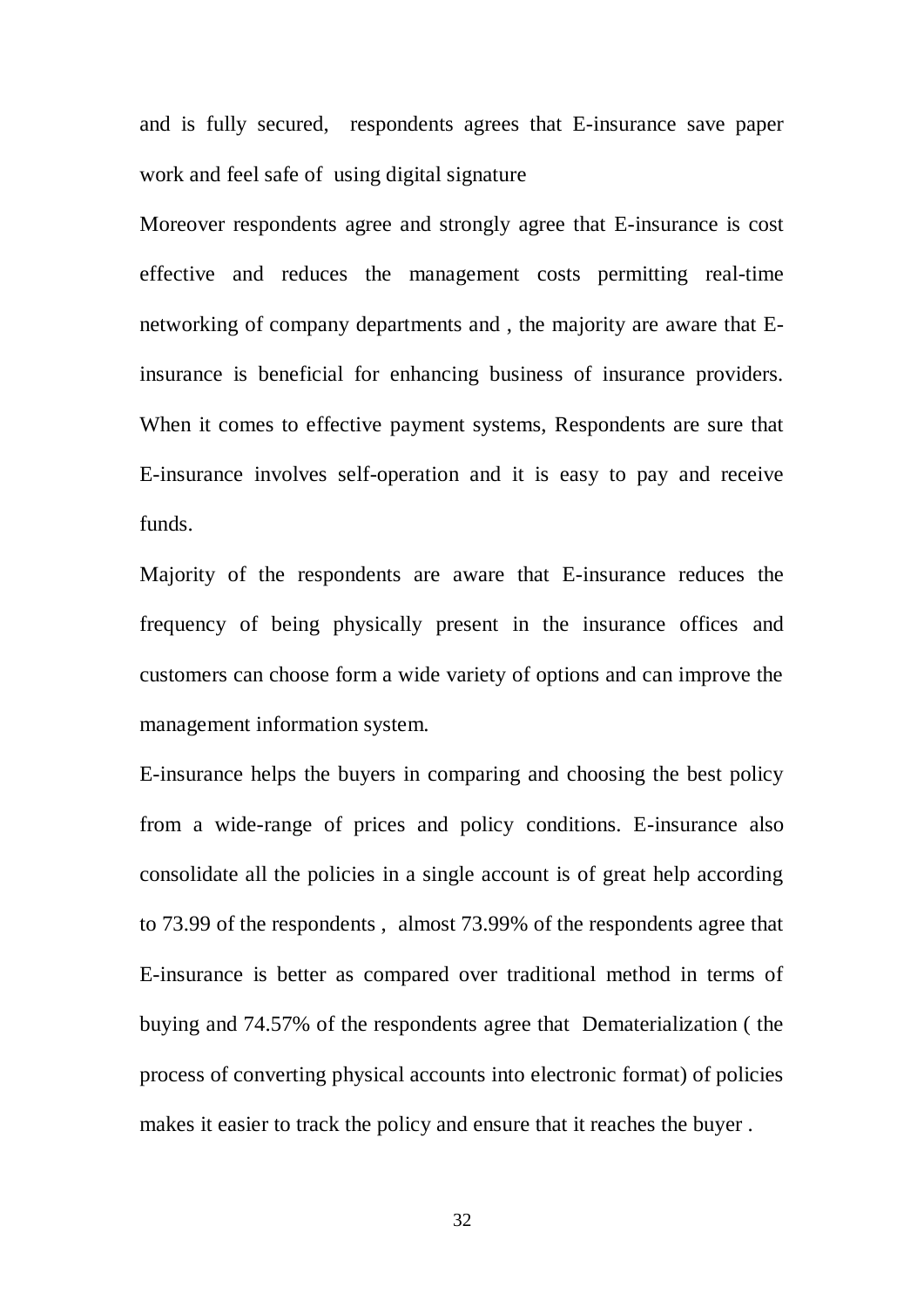On the hand when the responses to various issues and challenges in Einsurance are considered (We used 14 statements related to security, customer and insurers related issues), Results shows that overall, the respondents agree that security and privacy is an issue in E-insurance practices. More than two third of the sample ( 74.57% ) agree that security is an issue with customers regarding fear of loss of confidential information such as username and password , and 70.53% of the respondents agree that Privacy is an issue in case of an e-insurance. Illegality of electronic signatures is a challenge sometimes in 75.72% of the respondent. Finally, respondents are aware that engaging in Einsurance incorporate sharing of database by the company; 61.27% agrees.

Moreover, respondents believe that issues related to customer are a major issue. Respondents agree that lack of knowledge about repositories and lack of knowledge of using internet are two main constraints to customers adopting E-insurance.

Respondents also believe that there is a lack of awareness regarding Einsurance among customers. E-insurance involves reluctance /resistance on the part of customers to change from traditional methods from the point of view of the respondents.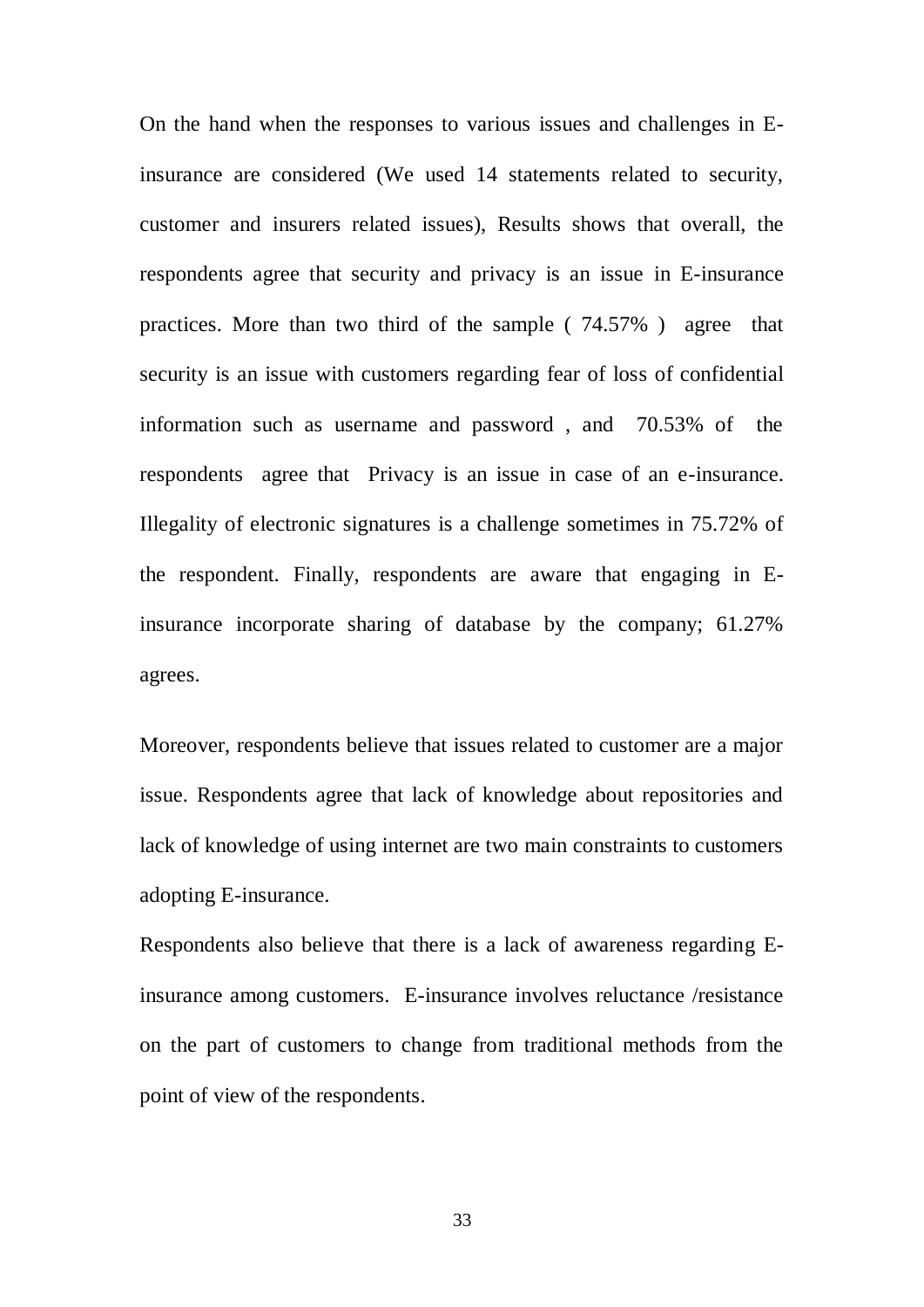Insurers are major part when it comes to E-insurance. The challenge is dual, for customers and insurers at the same time and the insurance sector in Jordan must move from traditional insuring into technology oriented. Respondents agree that E-insurance policies do not provide a discount on premium in 54.34% of the sample, although 15.03% of the respondents believe that E-insurance involve discount on premium , and interestingly 30.64% of the study sample are neutral.

Respondents believe that E-insurance policies can be customized as per the needs and requirement of the customers (21.39%), on the other hand 49.71% believe not. Still respondents are not sure of the efficiency of data shifting in case of movement from one repository to another (50.57%) and 18.39% believed that it is an easy and efficient process.

Respondents believe that there is lack of proper web based mechanism for protecting claims (55.43%) , and a very restricted portfolio of products sold online by the insurers (62.85%) , on the other hand 14.29% and 12% disagree ( respectively)

Testing the study hypothesis shows that demographic factors such as age , gender and income are important factors in shaping the attitudes and perceptions of customers toward E-insurance in Jordan. Results between demographic profile of customers and perception towards E-insurance indicate shows that age has no effect on respondents' perception of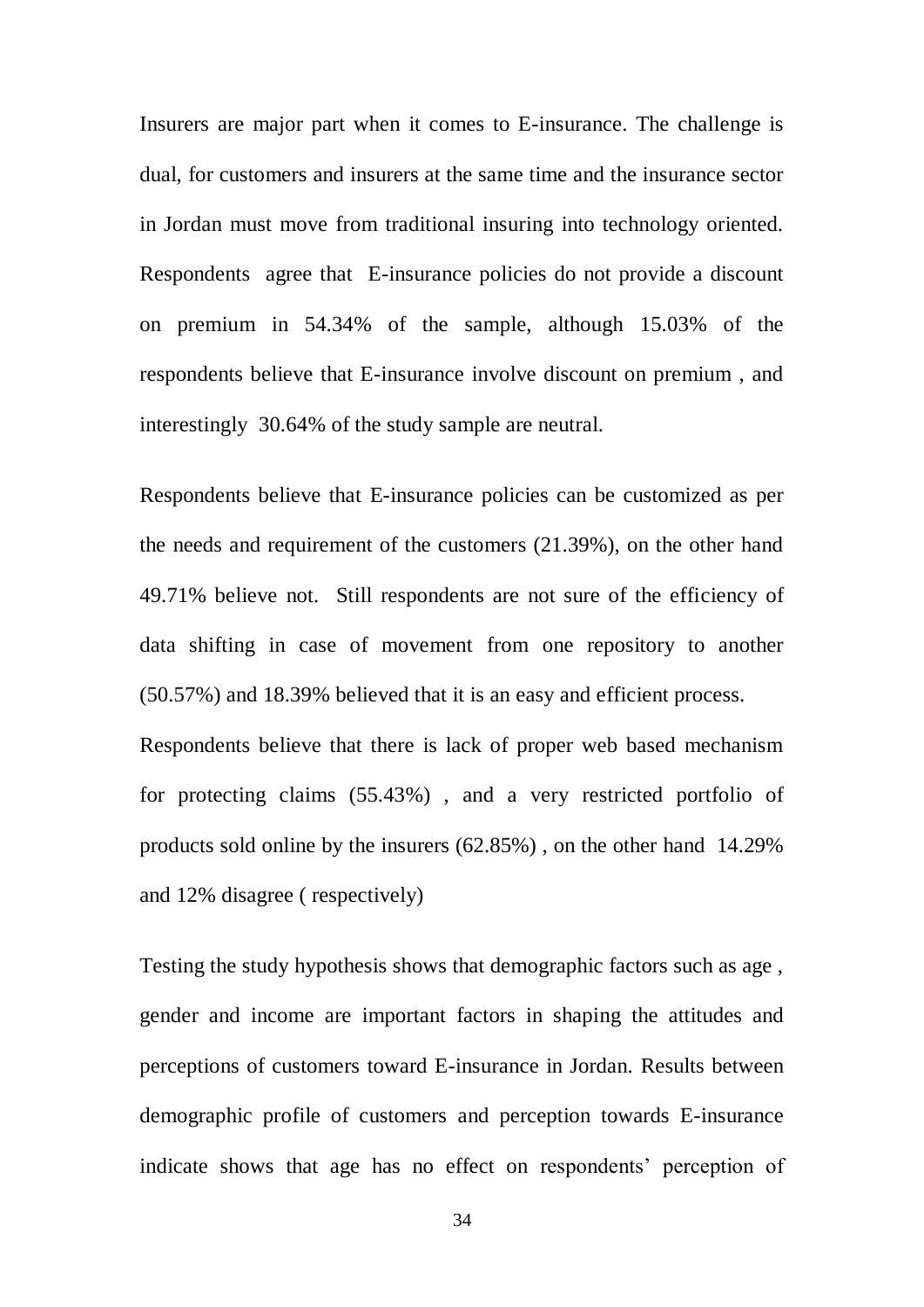various factors affecting adoption. On the other hand Gender and Income level are important factors that shape the respondent perception to Einsurance in Jordan. They affect sustainability, cost effectiveness and operational benefits of E-insurance.

Results also show that age is only significant fore customer related issues and affect the respondents' perception of various issues/challenges in using E-insurance, while Gender is only significant for security related issues. Finally income level is an issue when it comes to insurer related issues such as the agreement of respondents on the idea that E-insurance policies might/might not provide a discount on premium , and that Einsurance policies might/might not customized as per the needs and requirement of the customers.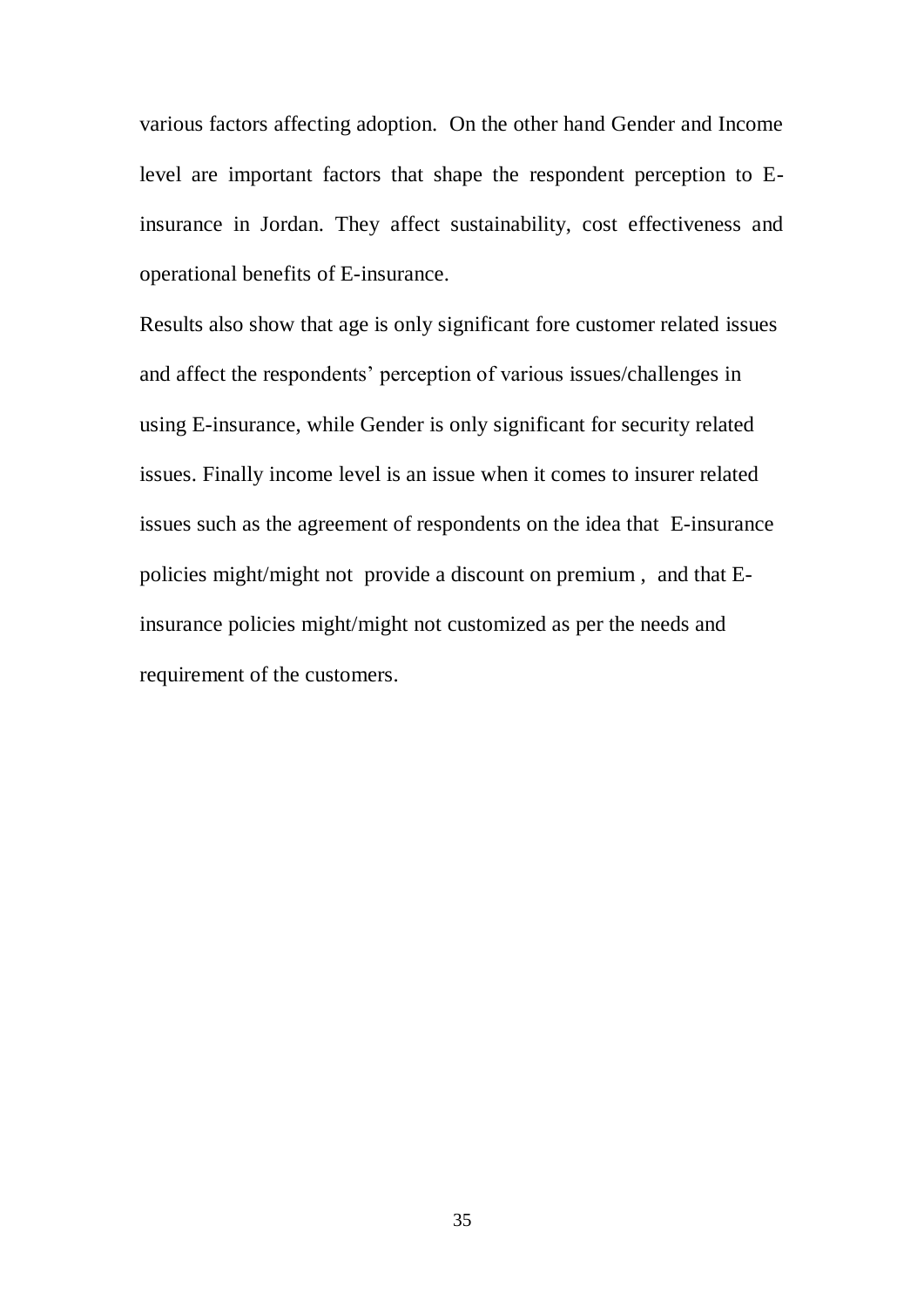### **References**

Annual Report, Insurance business in Jordan, *Jordan Insurance Federation*, July 2017.

- Arora, Anshu, (2003), E-Insurance: Analysis of the Impact and Implications of Ecommerce on the Insurance Industry , Unpublished Dissertation, Cass Business School, London.
- [Bromideh, Ali Akbar,](https://search-proquest-com.ezproxy.psu.edu.sa/indexinglinkhandler/sng/au/Bromideh,+Ali+Akbar/$N?accountid=38108)(2012), Factors affecting customer E-readiness to embrace auto E-insurance in Iran*, [Journal of Internet Banking and](https://search-proquest-com.ezproxy.psu.edu.sa/pubidlinkhandler/sng/pubtitle/Journal+of+Internet+Banking+and+Commerce/$N/39255/DocView/1016751531/abstract/B210529721A44B6EPQ/1?accountid=38108)  [Commerce](https://search-proquest-com.ezproxy.psu.edu.sa/pubidlinkhandler/sng/pubtitle/Journal+of+Internet+Banking+and+Commerce/$N/39255/DocView/1016751531/abstract/B210529721A44B6EPQ/1?accountid=38108)*, [Vol.](https://search-proquest-com.ezproxy.psu.edu.sa/indexingvolumeissuelinkhandler/39255/Journal+of+Internet+Banking+and+Commerce/02012Y04Y01$23Apr+2012$3b++Vol.+17+$281$29/17/1?accountid=38108) 17, No. 1, 1-12.

Central Bank of Jordan annual reports 2016, 2017.

- Fakhri, P., Hajighafori, F., & Jafarzadeh, J. , (2014), The impact of emarketing on life and investment insurance sales with emphasis on internet, *Kuwait Chapter of Arabian Journal of Business and Management Review*, Vol. 3, No.8,235-245.
- Hebbar, C. K.; Sandeep, S. Shenoy; Prasad, Rao Guru; Abhishek, Rao. A., (2014), The role of information technology and insurance penetration*, [Advances in Management](https://search-proquest-com.ezproxy.psu.edu.sa/pubidlinkhandler/sng/pubtitle/Advances+in+Management/$N/2030322/DocView/1550829734/fulltext/5F448ADD9F9B43D8PQ/1?accountid=38108)*, Vol. [7,No. 8,](https://search-proquest-com.ezproxy.psu.edu.sa/indexingvolumeissuelinkhandler/2030322/Advances+in+Management/02014Y08Y01$23Aug+2014$3b++Vol.+7+$288$29/7/8?accountid=38108) 45-49.
- Hinton, C.M. & Barnes, D.L, (2015), Towards a framework for evaluating the business process performance of e-business investments", *International Journal of Business Performance Management*, Vol. 7 No.1, 87-99.